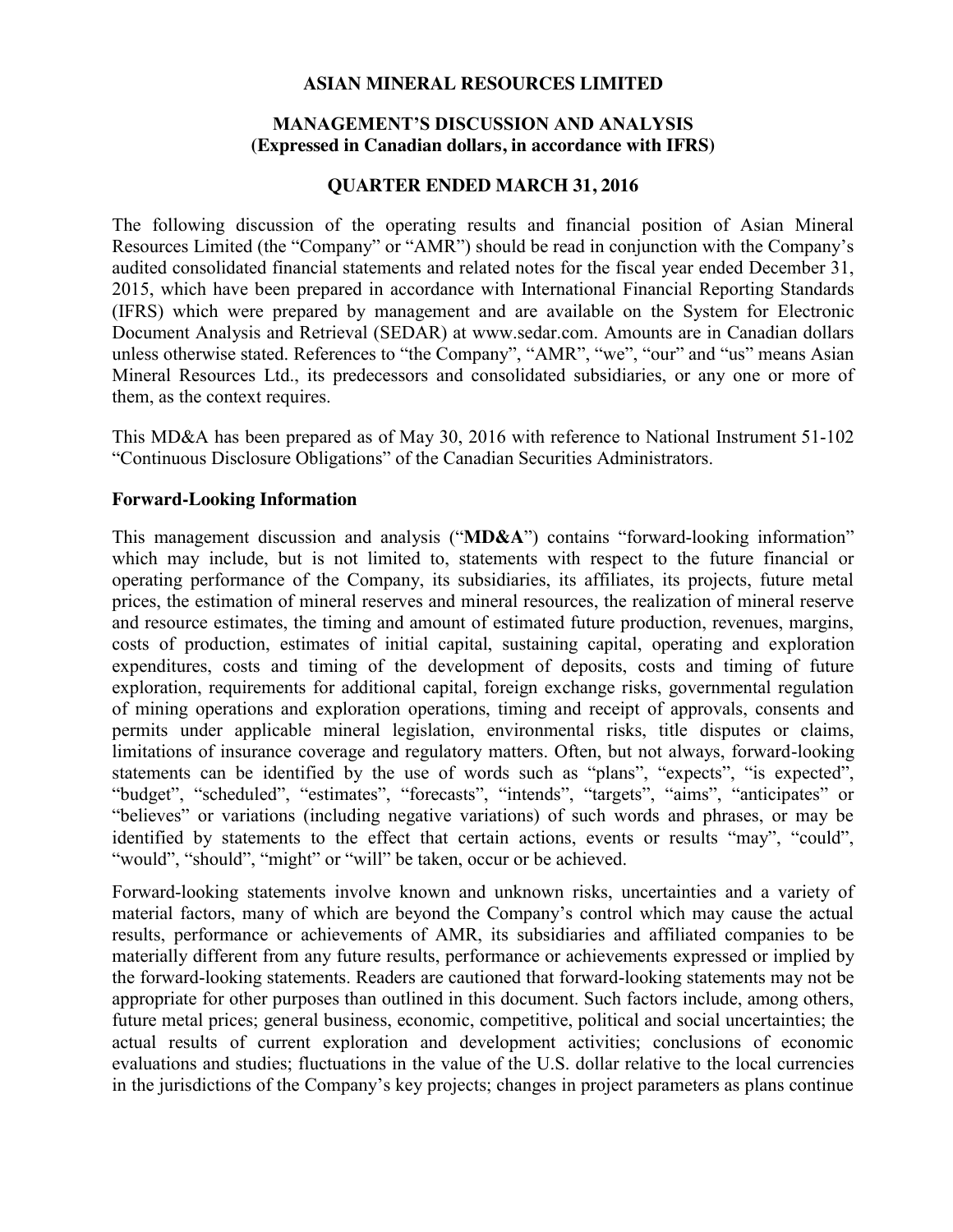to be refined; possible variations of ore grade or projected recovery rates; accidents, labour disputes or slow-downs and other risks of the mining industry; climatic conditions; political instability, insurrection or war, civil unrest or armed assault; labour force availability and turnover; delays in obtaining financing or governmental approvals or in the completion of exploration and development activities; as well as those factors referred to in the section entitled "Risks and Uncertainties" section of the MD&A. The reader is also cautioned that the foregoing list of factors is not exhausted of the factors that may affect the Company's forward-looking statements.

Although the Company has attempted to identify important factors that could cause actual actions, events or results to differ materially from those described in forward-looking statements, there may be other factors that cause actions, events or results to differ from those anticipated, estimated or intended. Forward-looking statements contained herein are made as of the date of this document and, except as required by applicable law, the Company disclaims any obligation to update any forward-looking statements, whether as a result of new information, future events or results or otherwise. There can be no assurance that forward-looking statements will prove to be accurate, as actual results and future events could differ materially from those anticipated in such statements. Accordingly, readers should not place undue reliance on forward-looking statements.

In addition, please note that statements relating to "reserves" or "resources" are deemed to be forward-looking information as they involve the implied assessment, based on certain estimates and assumptions, that, the resources and reserves described can be profitably mined in the future.

#### **BUSINESS**

The Company was originally incorporated pursuant to the *New Zealand Companies Act* 1993. Effective December 31, 2004, it was continued as a British Columbia corporation under the *British Columbia Business Corporations Act*. The Company owns 100% of AMR Nickel Limited ("**AMRN**") and 100% of Asian Nickel Exploration Limited, both of which are incorporated pursuant to the laws of the Cook Islands. Through AMRN, the Company owns 90% of Ban Phuc Nickel Mines LLP ("**BPNM**"), a limited liability company established in 1993 under the laws of the Socialist Republic of Vietnam pursuant to a Foreign Investment Licence ("**FIL**") and a related Joint Venture Agreement and Charter whereby AMRN and Mineral Development Company ("**Mideco**"), an agency of the Ministry of Heavy Industry of Vietnam, formed BPNM to jointly explore and develop what was originally a 600 km<sup>2</sup> area designated in the FIL and is now 150 km<sup>2</sup> in Son La Province in north west Vietnam. Ownership of BPNM was originally held by AMRN as to 70% and by Mideco as to 30%. Mideco subsequently assigned a 10% interest in BPNM to Son La Mechanical Engineering Company, a company which was privatized and renamed Son La Mechanical Engineering Joint Stock Company ("**Coxama**"). In mid-2006, AMRN acquired Mideco's 20% interest so as to increase its interest to its current 90%.

The FIL was replaced in 2006 by an investment certificate issued under a new Law on Enterprises which provides for the establishment, management, organization and operation of various types of business enterprise carrying on business in all economic sectors in Vietnam and an Investment Law which replaced the legislation under which the FIL was granted. Concurrently, the Joint Venture Agreement and Charter were amended to conform with the new legislation and the revised ownership of BPNM. Development of the Project was completed in mid-2013 and commercial production was reached in November 2013.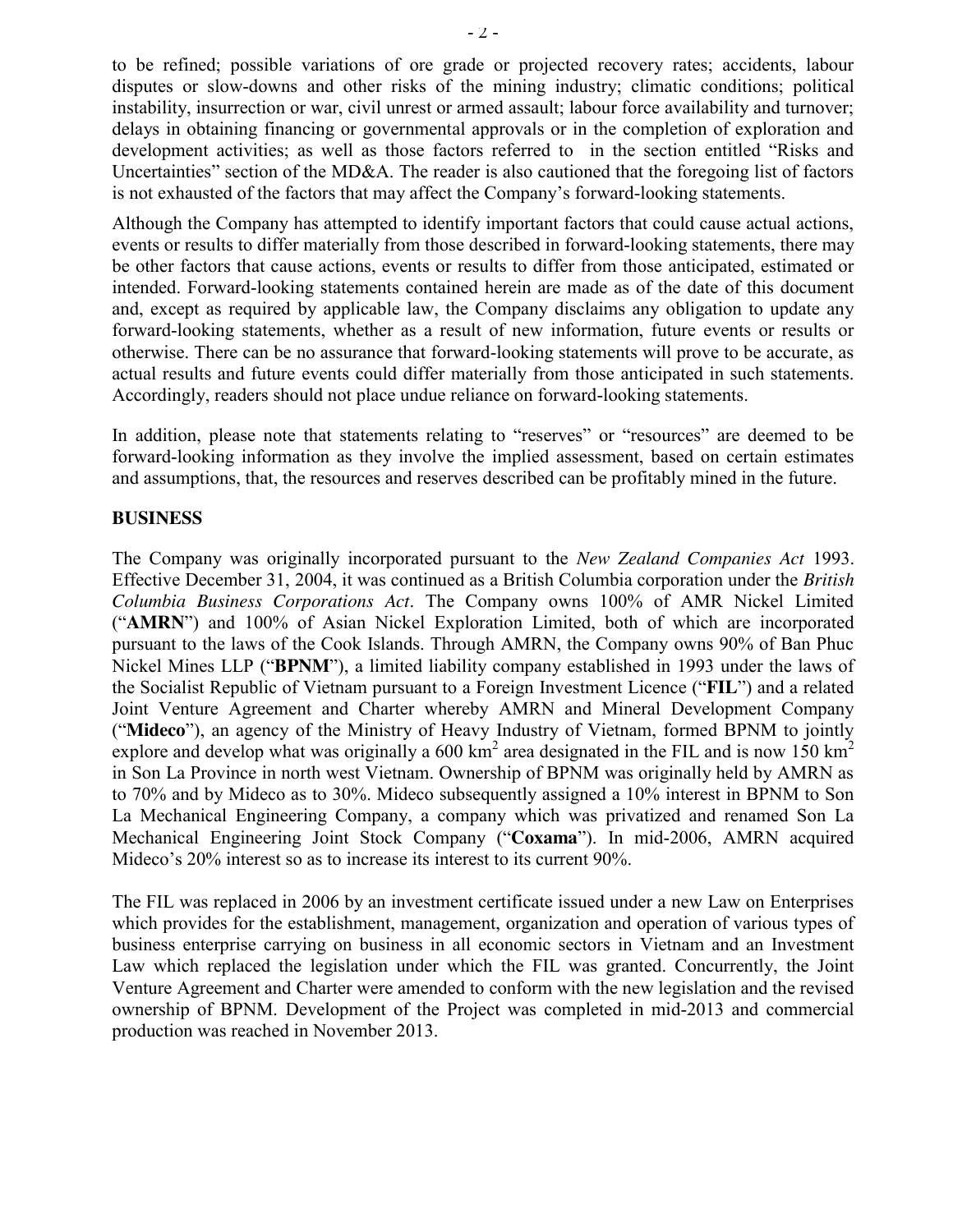In late 2010, the Vietnamese Government passed a new law, the Mineral Law 2010. Decree 15 of the law included a new statutory fee titled "mining rights grant fee". The Mineral Law 2010 provided the fee to be determined based on price, reserve, quality and type of the relevant mineral; however, until late 2013, both the Mineral Law 2010 and the Decree 15 did not specify the formula for calculation and thus there was no basis to estimate the fee payable. In November 2013, the Vietnamese Government issued Decree 203 which outlined the formula to calculate the mining rights grant fee and on that basis the Company estimated the cost of the fee and recognized a provision of \$4.6 million in its 2013 consolidated financial statements. On 6 February 2015, the Company received Decision No. 288/QD-BTNMT issued by the Ministry of Natural Resources and Environment ("MONRE") to amend the contents specified in the Mineral Mining License. In the Decision, the mining rights grant fee was fixed at \$2.9 million and is payable in annual installments over the three years from 2015 to 2017.

In July 2014, the Company's subsidiary, BPNM was awarded a mineral exploration license ("Exploration License") and commenced an exploration programme which provides for the exploration of nickel-copper mineralization over a significant area around its operating Ban Phuc nickel mine in Son La, Vietnam. Highlights of the Exploration License are:

- Provides BPNM with exclusive rights to explore within 49.7 km2 of Son La province, Vietnam.
- Immediate focus on targeted extensions to the currently operating Ban Phuc mine.
- Encompasses multiple high-priority targets already identified and well understood by BPNM through its surface exploration programme.
- Following successful exploration, allows BPNM to apply for and obtain additional mining licences with no auction requirements (subject to positive feasibility study and EIA).

### **First quarter Highlights**

- Exceeded target mine production rate by 16%, averaging 38,992 tonnes per month (target 33,617 tonnes per month) for a total of 116,976 tonnes for Q1 2016
- Tonnes milled of  $116,874$
- Produced 1,904 tonnes of nickel contained metal in concentrate
- Produced 916 tonnes of copper contained metal in concentrate
- Net Sale revenues of  $$16,121,857$  after  $$3,904,005$  export tax

### **Outlook for 2016**

- Continued focus on ongoing improvement in operational safety performance
- Continue to define and implement key operational cost reduction strategies in current low commodity price cycle
- Continue to evaluate opportunities to extend mine life
- Increased focus on exploration at both Kingsnake and Ban Chang as our two priority exploration targets.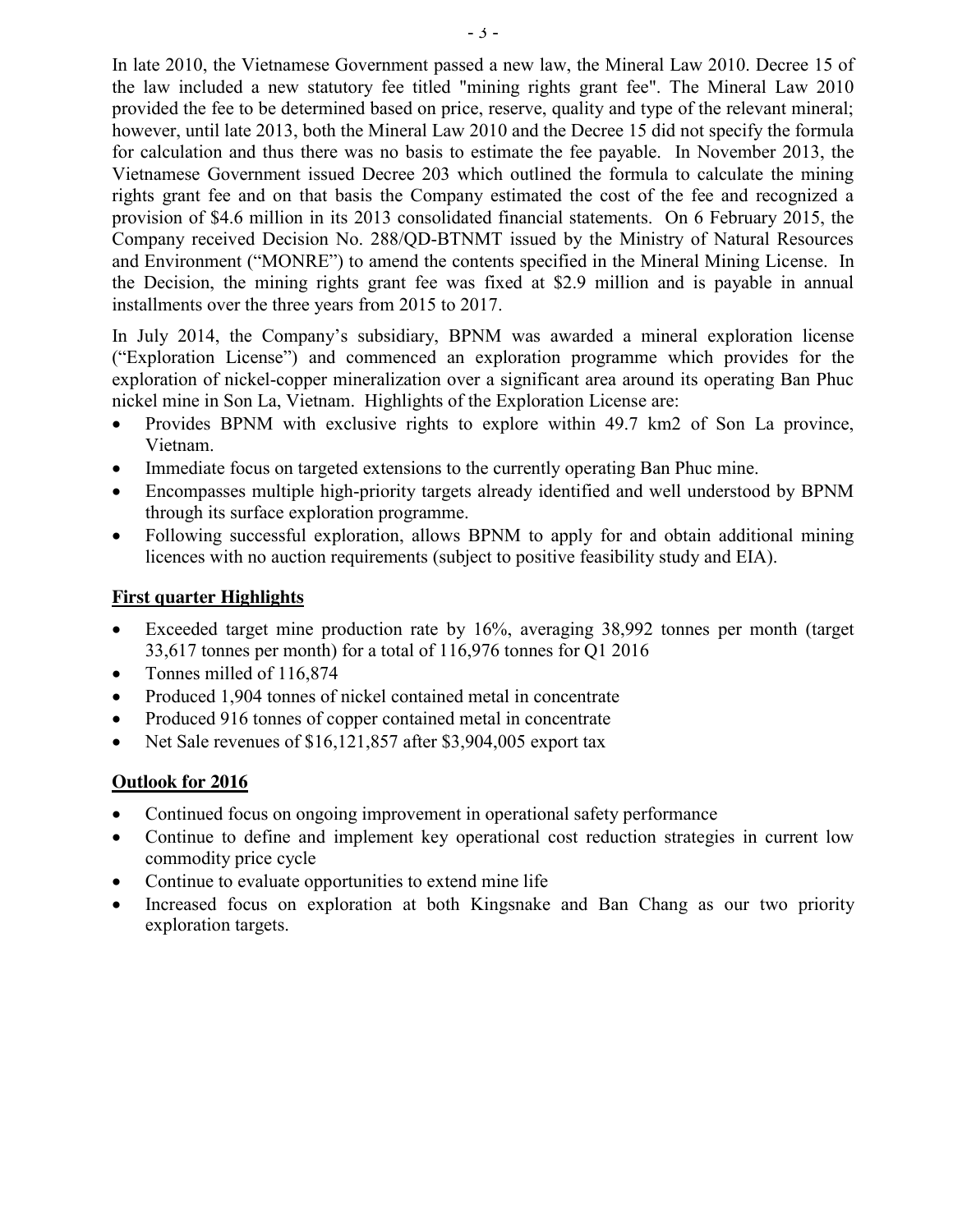### **THE QUARTER IN REVIEW**

#### **Financing Transactions**

#### *Project financing loan*

BPNM repaid in full the working capital and Lien Viet Post Bank long term loan in 2015.

### **BAN PHUC MINE**

Mining activity commenced in early May 2013 focusing on development within the massive sulphide vein ("MSV") with main construction activities substantially completed by June 2013, and all key facilities ready for commissioning and ramp-up. Trucking of concentrate to the Port of Hai Phong commenced in August and by September the plant performance had shown good results with the expectation, as planned, to transfer to full operational phase by the end of October 2013. By the middle of November the first commercial quantity of nickel concentrate was ready for shipment from the Port warehouse.

On 19th November 2013, the vessel MVRich Glory departed the Port of Hai Phong, Vietnam, with 5,015 wet metric tonnes ("wmt") of BPNM Nickel Concentrate at an average Nickel grade of 9.5%. The shipment was the first export sale of Nickel Concentrate for BPNM and also marked a milestone as the first export shipment of Nickel Concentrate from Vietnam.

For the quarter ended March 31, 2016 the mine targeted to produce an average of 38,992 tonnes of ore per month but was able to exceed this by 16%, averaging 38,992 tonnes for a total of 116,976 tonnes mined for the quarter. The operation achieved 4 shipments in the quarter totaling 22,000 wet metric tonnes of nickel concentrate sold.

The mine is expected to produce an average of 380,000 tonnes of ore per annum, higher than earlier budgeted mining plans, with improved overall project returns. The Ban Phuc mining license was successfully amended to allow for these increased excavation rates.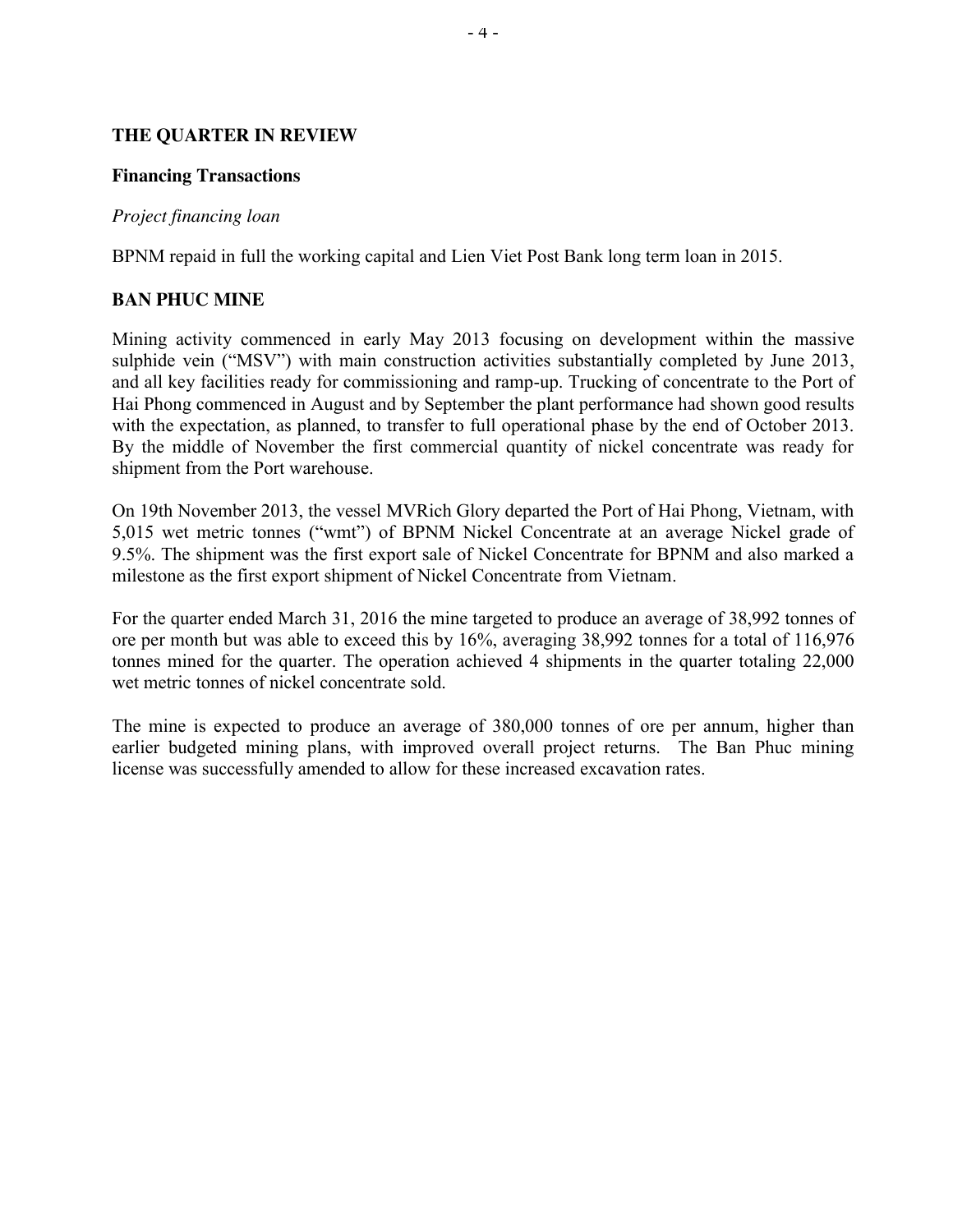### **BAN PHUC RESERVES AND RESOURCES**

It is anticipated that the current economically recoverable ore reserve will be completed by September 2016 and the Ban Phuc mine is expected to move into care and maintenance status from late in the third quarter 2016.

A full summary of the mineral resources for MSV and Disseminated Mineralization estimated as of February 15, 2013 are shown in the following tables:

| <b>Ban Phuc MSV Mineral Resource Estimate</b><br>Grade Tonnage Reported above a Cut off of 0.40% Nickel |                                                                                                                                                                                |      |        |                 |        |                 |        |    |                   |  |
|---------------------------------------------------------------------------------------------------------|--------------------------------------------------------------------------------------------------------------------------------------------------------------------------------|------|--------|-----------------|--------|-----------------|--------|----|-------------------|--|
| <b>Category</b>                                                                                         | Ni<br><b>Tonnes</b><br><b>Nickel</b><br>MgO<br>Cu<br>Co<br>Fe<br><b>Copper</b><br>S<br>(000't)<br>(000't)<br>(Mt)<br><b>Grade</b><br>Grade<br>Grade<br>Grade<br>Grade<br>Grade |      |        |                 |        |                 |        |    | Cobalt<br>(000't) |  |
|                                                                                                         |                                                                                                                                                                                | $\%$ | $(\%)$ | $\mathscr{G}_o$ | $(\%)$ | $\mathscr{O}_0$ | $(\%)$ |    |                   |  |
| Measured                                                                                                | 0.73                                                                                                                                                                           | 2.78 | 1.16   | 0.07            | 13.53  | 4.39            | 26.09  | 20 | 8                 |  |
| Indicated                                                                                               | 0.96                                                                                                                                                                           | 2.60 | 1.22   | 0.06            | 12.94  | 2.04            | 25.01  | 25 | 12                |  |
| Measured $+$                                                                                            | 1.69                                                                                                                                                                           | 2.68 | 1.19   | 0.06            | 13.20  | 3.06            | 25.48  | 45 | 20                |  |
| Indicated                                                                                               |                                                                                                                                                                                |      |        |                 |        |                 |        |    |                   |  |
| Inferred                                                                                                | 0.17                                                                                                                                                                           | 1.94 | 0.80   | 0.03            | 10.04  | 6.76            | 20.27  |    |                   |  |

*Mineral Resource estimate results from Ban Phuc MSV Deposit. The mineral resource was estimated within constraining wireframe solids based on a nominal lower cut-off grade of 0.4% Ni. Ordinary krigingwth high grade treatment.*

| <b>Ban Phuc Disseminated Mineralization Resources Estimate</b><br>Grade Tonnage Reported above a Cut off of 0.90% Nickel |                       |                       |                              |                       |                      |                               |                       |                          |                          |                   |
|--------------------------------------------------------------------------------------------------------------------------|-----------------------|-----------------------|------------------------------|-----------------------|----------------------|-------------------------------|-----------------------|--------------------------|--------------------------|-------------------|
| <b>Category</b>                                                                                                          | <b>Tonnes</b><br>(Mt) | Ni<br>Grade<br>$(\%)$ | Cu<br><b>Grade</b><br>$(\%)$ | Co<br>Grade<br>$(\%)$ | S<br>Grade<br>$(\%)$ | MgO<br><b>Grade</b><br>$(\%)$ | Fe<br>Grade<br>$(\%)$ | <b>Nickel</b><br>(000't) | <b>Copper</b><br>(000't) | Cobalt<br>(000't) |
| Measured                                                                                                                 | 0.2                   | 1.05                  | 0.15                         | 0.01                  | 1.14                 | 15.83                         | 3.75                  | 2.1                      | 0.3                      | 0.0               |
| Indicated                                                                                                                | 0.7                   | 1.23                  | 0.14                         | 0.02                  | 0.53                 | 21.69                         | 5.58                  | 8.4                      | 1.0                      | 0.1               |
| Measured<br>Indicated                                                                                                    | 0.9                   | 1.19                  | 0.14                         | 0.02                  | 0.67                 | 20.37                         | 5.17                  | 10.5                     | 1.3                      | 0.1               |
| Inferred                                                                                                                 | 0.4                   | 1.14                  | 0.04                         | 0.00                  | 0.09                 | 5.93                          | 1.66                  | 4.4                      | 0.2                      | 0.0               |

*Mineral Resource estimate results for Ban Phuc Disseminated Mineralization Deposit. The resource is quoted from blocks above the specified cut-off grade of 0.9% Ni.*

#### **Notes:**

- 1. Mineral Resources that are not Mineral Reserves do not have a demonstrated viability.
- 2. The stated Mineral Resources have been prepared in accordance with Canada's National Instrument 43-101 *Standards of Disclosure for Mineral Projects* (NI 43-101) and are classified in accordance with the Canadian Institute of Mining, Metallurgy and Petroleum's (CIM) "CIM Definition Standards – For Mineral Resources and Mineral Reserves."
- 3. Dr. Bielin Shi of CSA Global Pty Ltd, who is independent of AMR and is a "qualified person" within the meaning of NI 43-101 has reviewed and accepts responsibility for the stated Mineral Resource estimates in the form and context in which they appear. Dr. Shi is not aware of any environmental, permitting, legal, title, taxation, socio-economic, marketing or political issues what would materially affect the stated Mineral Resource estimates.

For more detailed information regarding the Ban Phuc MSV deposit, DISS deposit, key assumptions, parameters, sampling, analytical methods, quality assurance program, geology, geological controls and mineralization see: the Company's NI 43-101 Technical Report dated February 5, 2013 (as amended February 15, 2013) available at [www.sedar.com.](http://www.sedar.com/)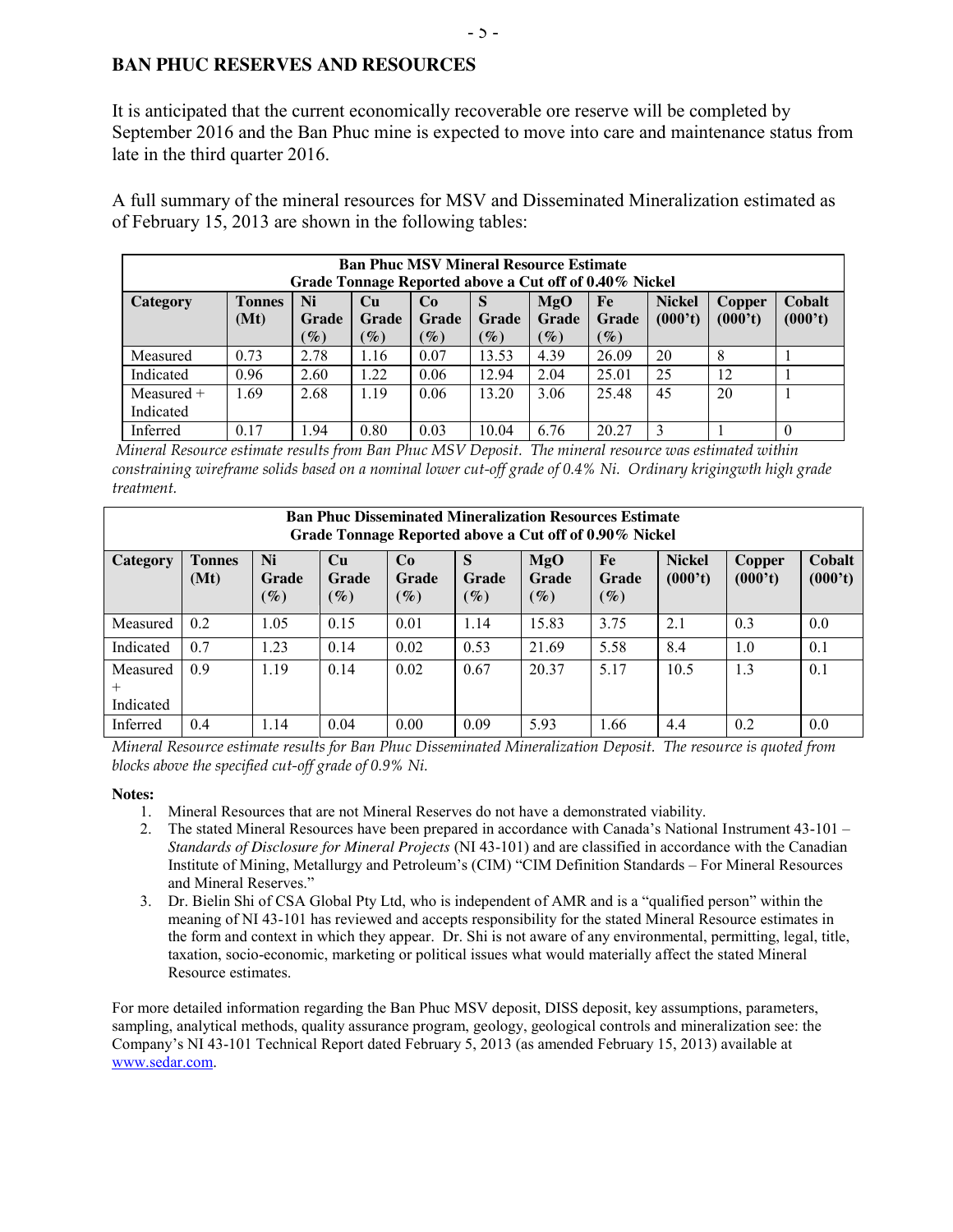- 6 -

The Ban Phuc mineral reserve estimate as of February 15, 2013 is shown in the following table:

| <b>Item</b>                      | Mt | Ni grade | Cu grade | Co grade |
|----------------------------------|----|----------|----------|----------|
|                                  |    | $\%$     | $\%$     | $\%$     |
| <b>Proven Mineral Reserves</b>   |    | 2.4      | l .l     | 0.06     |
| <b>Probable Mineral Reserves</b> |    |          |          | 0.04     |
| <b>Total Mineral Reserves</b>    |    |          |          | 0.05     |

Notes:

- 1. The stated Mineral Reserve comprises MSV mineralization only.
- 2. Mr. John Wyche of Australian Mine Design and Development Pty Ltd, who is independent of AMR and is a "qualified person" within the meaning of NI 43-101 has reviewed and accepts responsibility for the stated Mineral Reserve estimate in the form and context in which it appears. Mr. Wyche is not aware of any environmental, permitting, legal, title, taxation, socio-economic, marketing or political issues that would materially affect the states Mineral Reserve estimate.
- 3. The stated Mineral Reserve estimate has been prepared in accordance with NI 43-101 and is classified in accordance with CIM's "CIM Definition Standards – For Mineral Resources and Mineral Reserves".
- 4. The stated Mineral Reserve estimate using a nickel price of US\$21,310/t, copper price of US\$8,419/t and cobalt price of US\$34,000/t.
- 5. The annual ore production estimate is 360,000 tpa.
- 6. The states Mineral Reserve estimate includes Vietnamese government royalties of 10% and export tariffs of 20% for nickel and cobalt and 30% for copper.
- 7. For more detailed information regarding the Ban Phuc MSV deposit key assumptions, parameters sampling, analytical methods, quality assurance program, geology, geological controls and mineralization see the Technical Report available at [www.sedar.com.](http://www.sedar.com/)
- 8. Reserves are a subset of Mineral Resources and are not additive.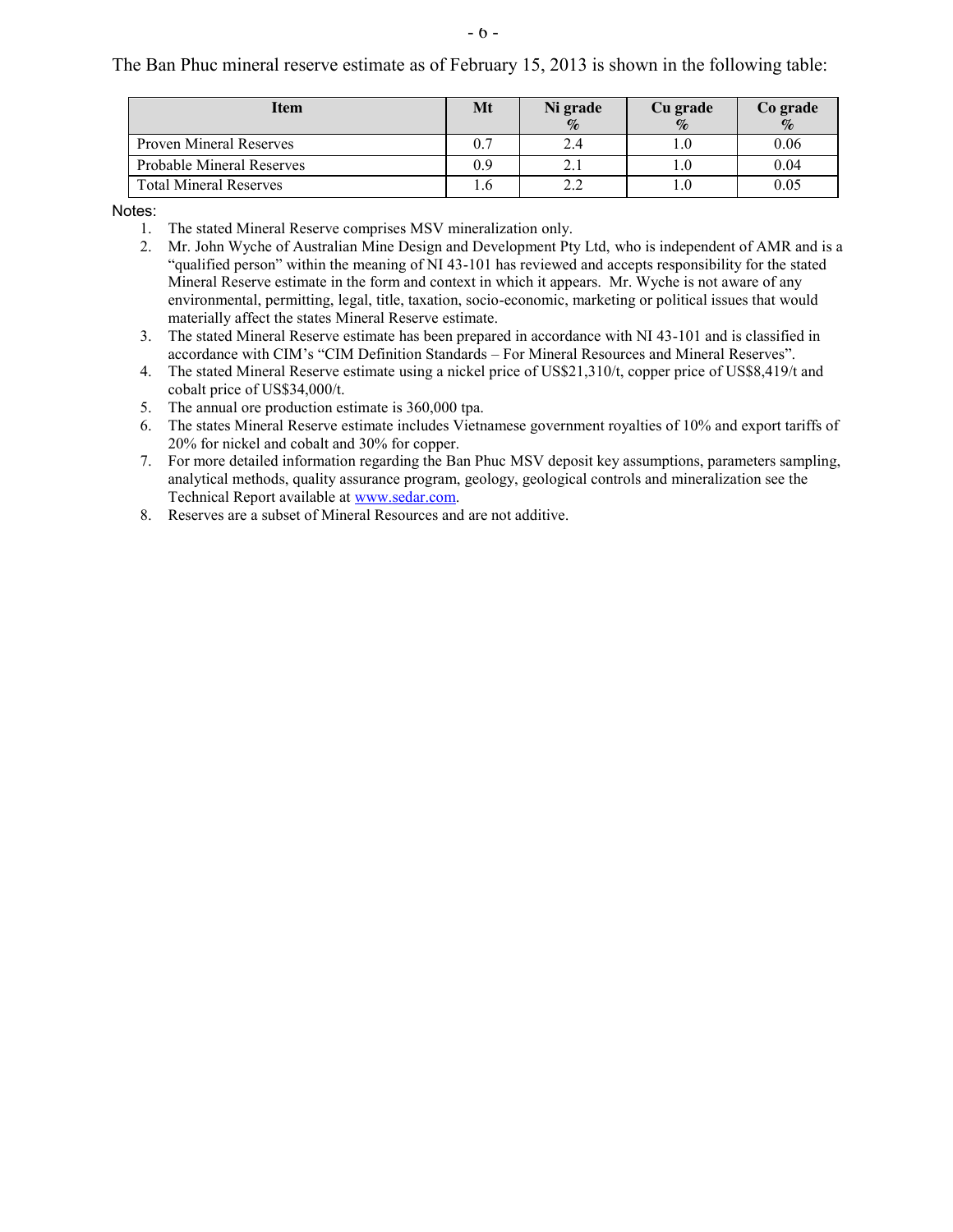# **PRODUCTION RESULTS**

|                                            | <b>Quarter</b><br>March 31,<br>2016 | <b>Quarter</b><br>March 31,<br>2015 |
|--------------------------------------------|-------------------------------------|-------------------------------------|
| Ore Mined (tonnes)                         | 116,976                             | 116,099                             |
| Ore Milled (tonnes)                        | 116,874                             | 118,951                             |
| Ni Concentrate Produced (dmt)              | 19,390                              | 21,980                              |
| Average Ni grade $(\% )$                   | 1.88                                | 2.04                                |
| Ni recovery $(\% )$                        | 87                                  | 87                                  |
| Ni concentrate grade $(\% )$               | 9.8                                 | 9.6                                 |
| Ni contained metal in concentrate (tonnes) | 1,904                               | 2,111                               |
| Ni payable metal in concentrate (tonnes)   | 1,304                               | 1,477                               |
| Average Cu grade $(\% )$                   | 0.83                                | 0.92                                |
| Cu recovery $(\% )$                        | 94                                  | 94                                  |
| Cu concentrate grade $(\% )$               | 4.7                                 | 4.7                                 |
| Cu contained metal in concentrate (tonnes) | 916                                 | 1,028                               |
| Cu payable metal in concentrate (tonnes)   | 435                                 | 514                                 |

# **FINANCIAL SUMMARY**

# **Selected Quarterly Information**

|                                       | <b>Quarter to</b><br>March 31,<br>2016 | <b>Quarter to</b><br>March 31,<br>$2015 -$<br><b>Restated</b> | <b>Quarter to</b><br>March 31,<br>2014 | <b>Quarter to</b><br>March 31,<br>2013 |
|---------------------------------------|----------------------------------------|---------------------------------------------------------------|----------------------------------------|----------------------------------------|
| <b>Sale Revenues</b>                  | \$16,121,857                           | \$21,834,182                                                  | \$15,333,509                           | $\mathsf{\$}$ -                        |
| Interest Income                       | \$7,709                                | \$193                                                         | \$799                                  | \$30,257                               |
| Net Loss                              | (\$1,504,045)                          | $(\$2,536,735)$                                               | \$2,960,852                            | \$3,352,024                            |
| Loss per common share (non-diluted)   | \$0.00                                 | \$0.00                                                        | \$0.00                                 | \$0.00                                 |
| Loss per common share (diluted)       | \$0.00                                 | \$0.00                                                        | \$0.00                                 | \$0.00                                 |
| <b>Total Assets</b>                   | \$23,698,857                           | \$80,256,043                                                  | \$73,901,030                           | \$47,554,073                           |
| Total Long term financial liabilities | \$1,782,627                            | \$13,026,971                                                  | \$22,912,443                           | \$315,960                              |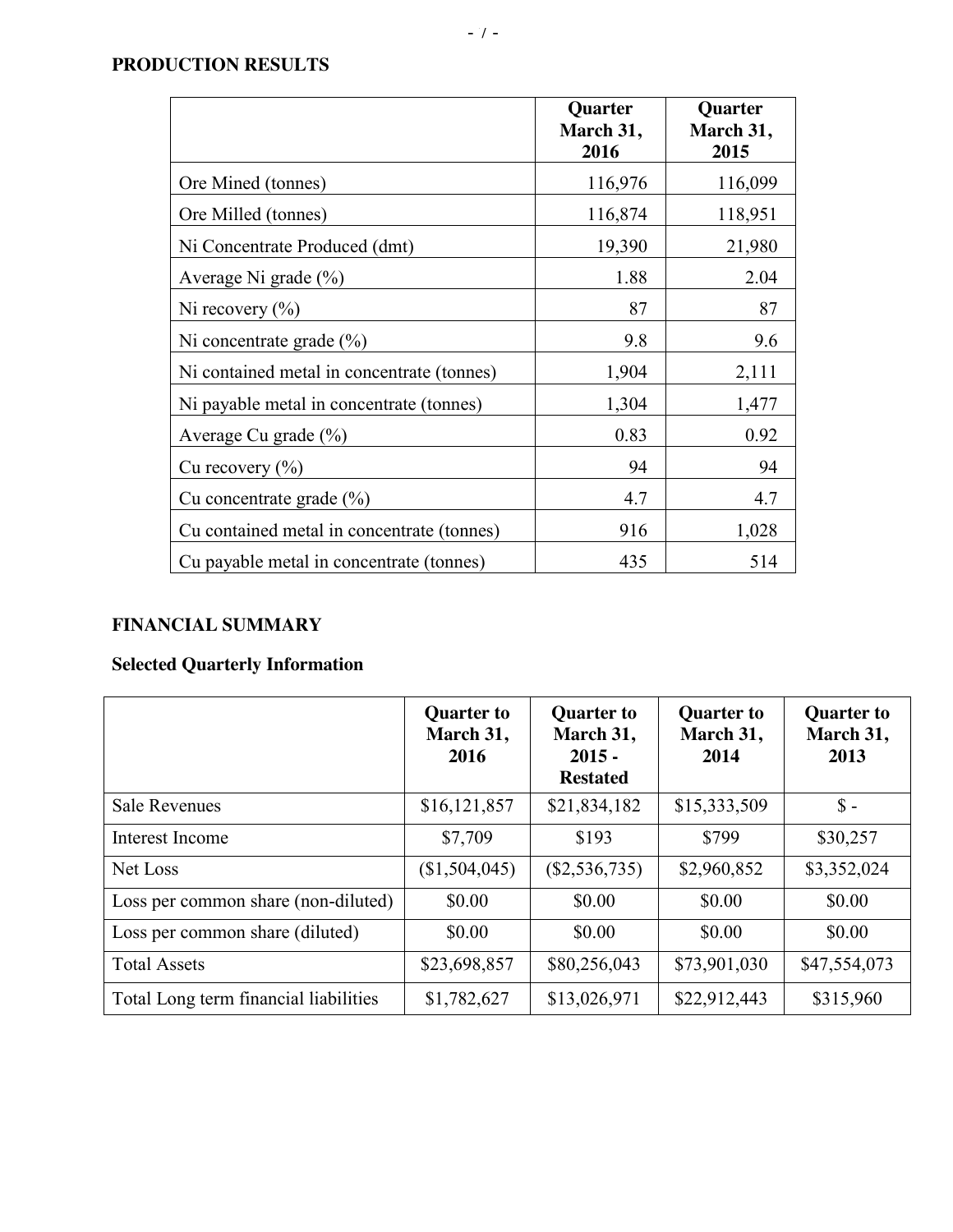|                                                          | <b>Mar 31,</b><br>2016 | Dec 31,<br>2015 | Sep 30,<br>2015 | <b>Jun 30,</b><br>2015 | Mar 31,<br>2015 |
|----------------------------------------------------------|------------------------|-----------------|-----------------|------------------------|-----------------|
| Ore Mined (tonnes)                                       | 116,976                | 105,385         | 112,400         | 111,218                | 116,099         |
| Ore Milled (tonnes)                                      | 116,874                | 106,748         | 110,848         | 111,199                | 118,951         |
| Ni Concentrate Produced<br>(dmt)                         | 19,390                 | 21,675          | 23,902          | 21,238                 | 21,980          |
| Payable Nickel Produced<br>(tonnes)                      | 1,304                  | 1,468           | 1,615           | 1,423                  | 1,477           |
| Payable Copper Produced<br>(tonnes)                      | 435                    | 478             | 529             | 486                    | 514             |
| Ni Concentrate Sold (dmt)                                | 20,984                 | 29,873          | 14,050          | 21,489                 | 20,874          |
| Cash cost per Ni payable<br>produced tonne (1)           | \$7,769                | \$7,407         | \$7,761         | \$7,681                | \$7,714         |
| Total production costs per<br>Ni concentrate tonne $(2)$ | \$16,597               | \$15,348        | \$13,752        | \$15,676               | \$15,196        |

### **KEY OPERATING INFORMATION – BAN PHUC MINE**

(1) Cash costs net of by-products per payable Ni concentrate tonne include mining, processing, transportation, selling costs and direct overhead, net of Cu and Co credits.

(2) Total production costs per Ni tonne contained in concentrate include mining, processing, transportation, selling costs, direct overhead, depreciation and amortization at the operation sites.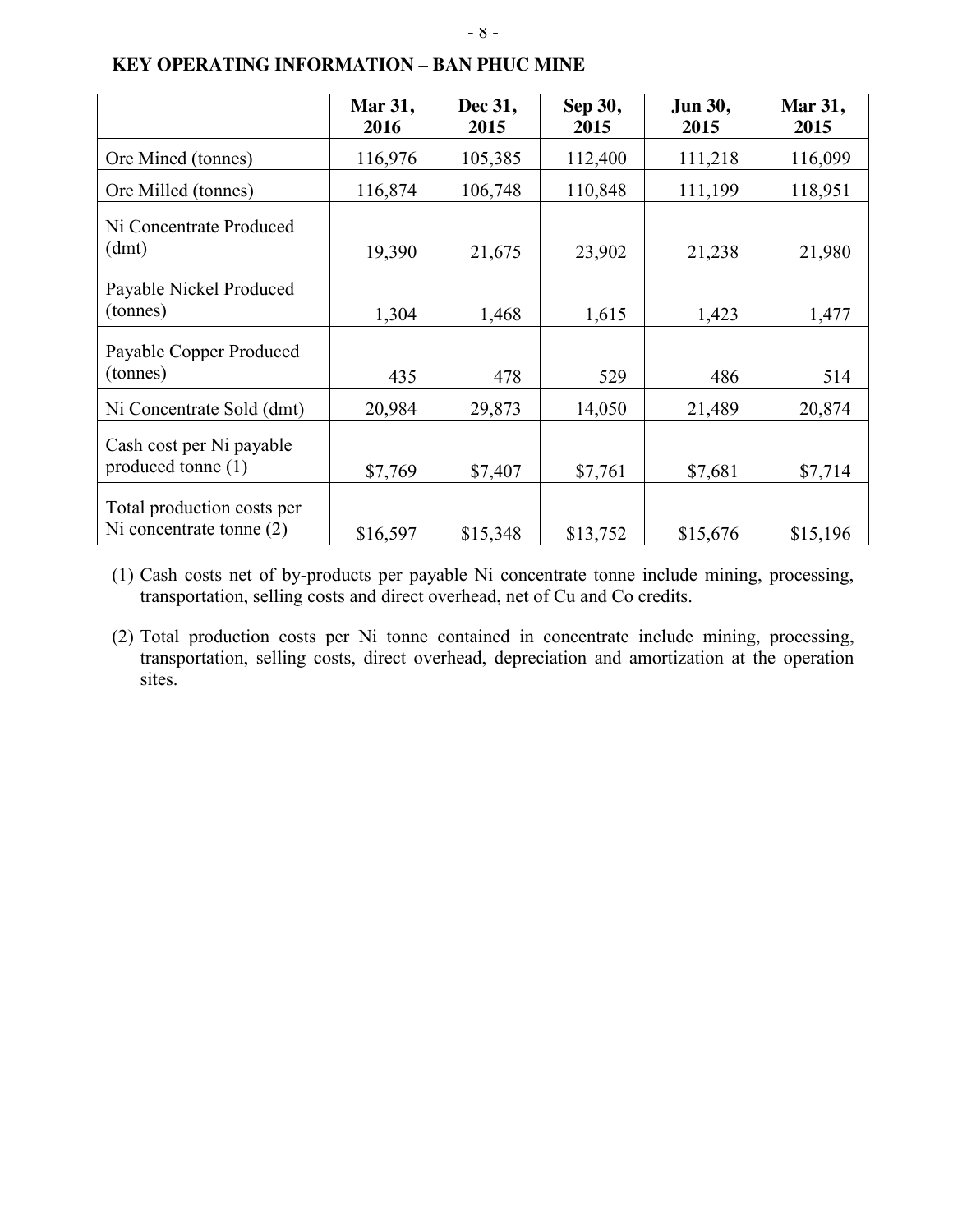|                                                                                               | <b>Quarter to</b><br>March 31,<br>2016 | <b>Quarter to</b><br>March 31,<br>$2015 -$<br><b>Restated</b> | <b>Quarter to</b><br>March 31,<br>2014 |
|-----------------------------------------------------------------------------------------------|----------------------------------------|---------------------------------------------------------------|----------------------------------------|
| Expensed exploration costs                                                                    | \$185,696                              | \$156,206                                                     | \$139,989                              |
| Expensed research and development costs<br>(net of depreciation)                              | <b>Nil</b>                             | Nil                                                           | Nil                                    |
| Building, infrastructure, mine, plant,<br>machinery, motor vehicles (net of                   |                                        |                                                               |                                        |
| depreciation)                                                                                 | \$5,504,444                            | \$44,441,795                                                  | \$48,910,121                           |
| Furniture and office equipment, licences and<br>franchises (net of depreciation/amortization) | \$1,196,380                            | \$3,016,169                                                   | \$4,290,193                            |
| Construction in progress                                                                      | Nil                                    | \$4,136,535                                                   | \$3,144,620                            |

**Additional Disclosure for Venture Issuers without Significant Revenue (all figures relate to the Ban Phuc Property)**

#### **Results of Operations for the Quarter Ended March 31, 2016**

For the quarter ended March 31, 2016 and 2015, AMR incurred a net loss of \$1,504,045 or \$0.00 (fully diluted \$0.00) per share and a net loss \$2,536,735 or \$0.00 (fully diluted \$0.00) per share, respectively.

For comparative figures for the quarter ended March 31, 2015 financial statements, the translation of Ban Phuc Nickel Mine's property, plant and equipment cost and depreciation of impairment assets were recalculated and adjusted. The adjustment resulted in a decrease to net loss of \$0.32 million and an increase to other comprehensive income for the quarter of \$5.01 million and an offsetting increase of property, plant and equipment net book value of \$5.33 million. The impairment adjustment resulted in an increase to deficit of \$1.89 million as at March 31, 2015 offset by an increase of \$7.22 million to currency translation reserve.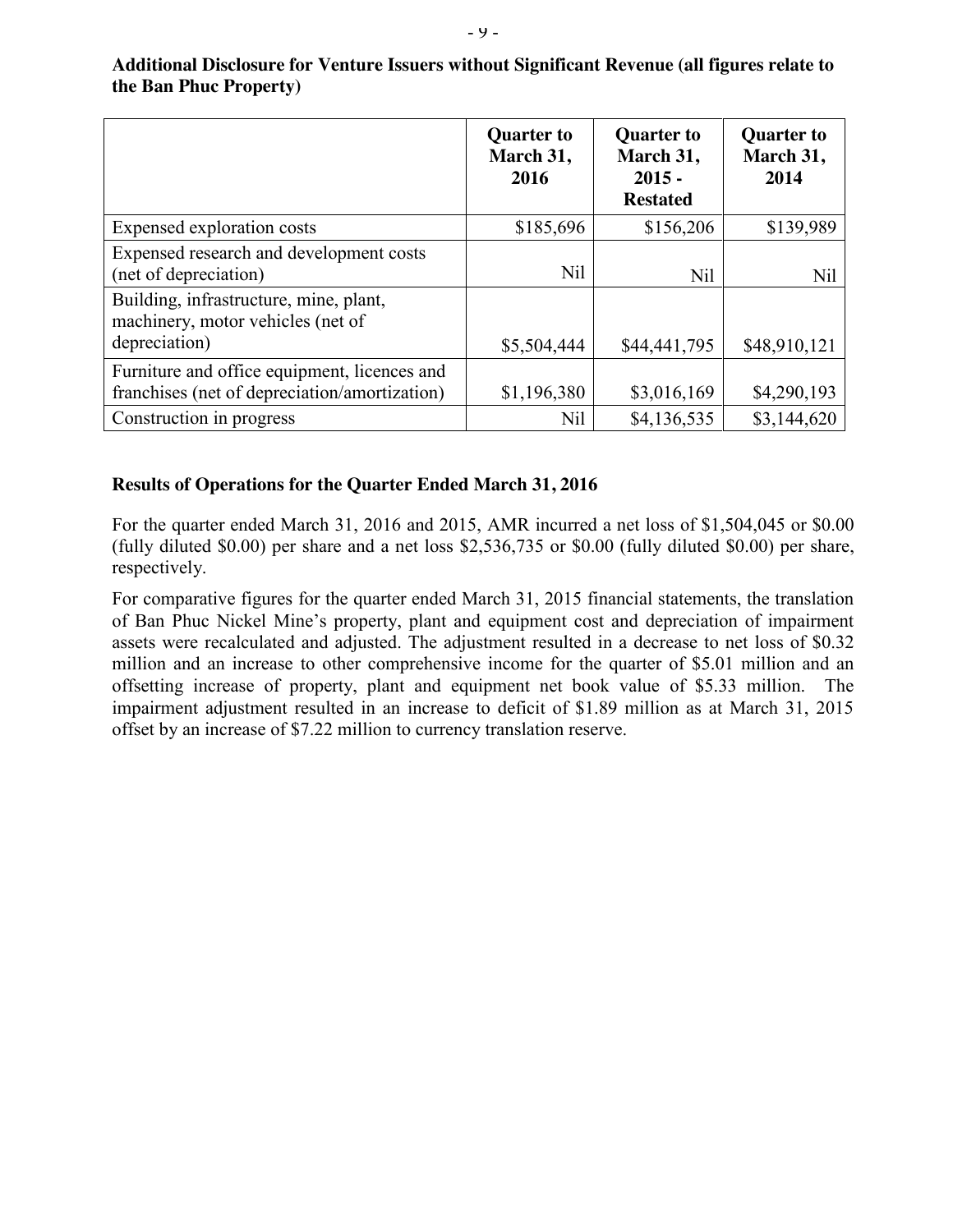|                                        |                    |              | $2015 -$      |
|----------------------------------------|--------------------|--------------|---------------|
|                                        | 2016               |              | Restated      |
| Revenue                                | \$<br>16, 121, 857 | $\mathbb{S}$ | 21,834,182    |
| Costs of sales                         |                    |              |               |
| Production costs                       |                    |              |               |
| Mining production costs                | (5, 521, 923)      |              | (6, 531, 959) |
| Processing costs                       | (1,524,115)        |              | (1,596,642)   |
| Other production costs                 | (834, 403)         |              | (1,477,996)   |
| Depreciation and amortization          | (3,629,927)        |              | (8,607,544)   |
| Other                                  | (1,160,776)        |              | 287,870       |
| Royalty                                | (921, 301)         |              | (1,835,316)   |
| Concentrate transport and logistics    | (2,646,428)        |              | (2,318,985)   |
| Operating loss                         | (117,016)          |              | (246,390)     |
|                                        |                    |              |               |
| General administrative expenses        |                    |              |               |
| Salaries, wages and benefits           | (583,212)          |              | (1,001,482)   |
| Taxes & fees                           | (153,396)          |              | (304, 072)    |
| Professional and regulatory            | (100, 833)         |              | (229,079)     |
| Travel                                 | (109, 074)         |              | (97, 624)     |
| Office, administrative and share-based |                    |              |               |
| compensation                           | (198, 895)         |              | (216, 049)    |
| Exploration                            | (185, 696)         |              | (156,206)     |
| Finance income                         | 7,709              |              | 193           |
| Finance expenses                       | (35, 498)          |              | (286, 026)    |
| Other expense                          | (28, 134)          |              |               |
| Loss for the period                    | \$<br>(1,504,045)  | \$           | (2, 536, 735) |

The detailed operating results of the quarters ended March 31, 2016 and 2015 as follows:

The Company's Q1 2016 revenues of \$16.1 million comprised four shipments of nickel concentrate sales  $(22,000 \text{ wet metric tonnes sold} - \text{``wmt''}),$  while Q1 2015 revenues of \$21.8 million comprised four shipments of nickel concentrate sales of 23,000wmt sold. The average nickel price realized during Q1 2016 and 2015 were \$11,665 (US\$8,499) and \$17,811 (US\$14,350) respectively.

The US dollar: Canadian dollar exchange rate increased to 1.3725 average during the first quarter of 2016 from 1.2412 average for the same 2015 period. The fluctuation of US dollar: Canadian dollar exchange rate in the first quarter of 2016 led to an increase in revenues and expenses in Canadian dollar terms.

Production costs:

- Mining production costs reduced 15.3% to \$5.5 million in O1 2016 from \$6.5 million in the same quarter of 2015. This cost reduction was due to: (i) savings with regard to contract labor & equipment hire of \$1.4 million; (ii) increased BPNM production costs of \$0.5 million.
- Processing costs were  $4.5\%$  lower at \$1.5 million in Q1 2016 from \$1.6 million in Q1 2015 stemming from savings realized in consumables, materials and parts during the 2016 quarter in crushing, grinding, flotation and support services.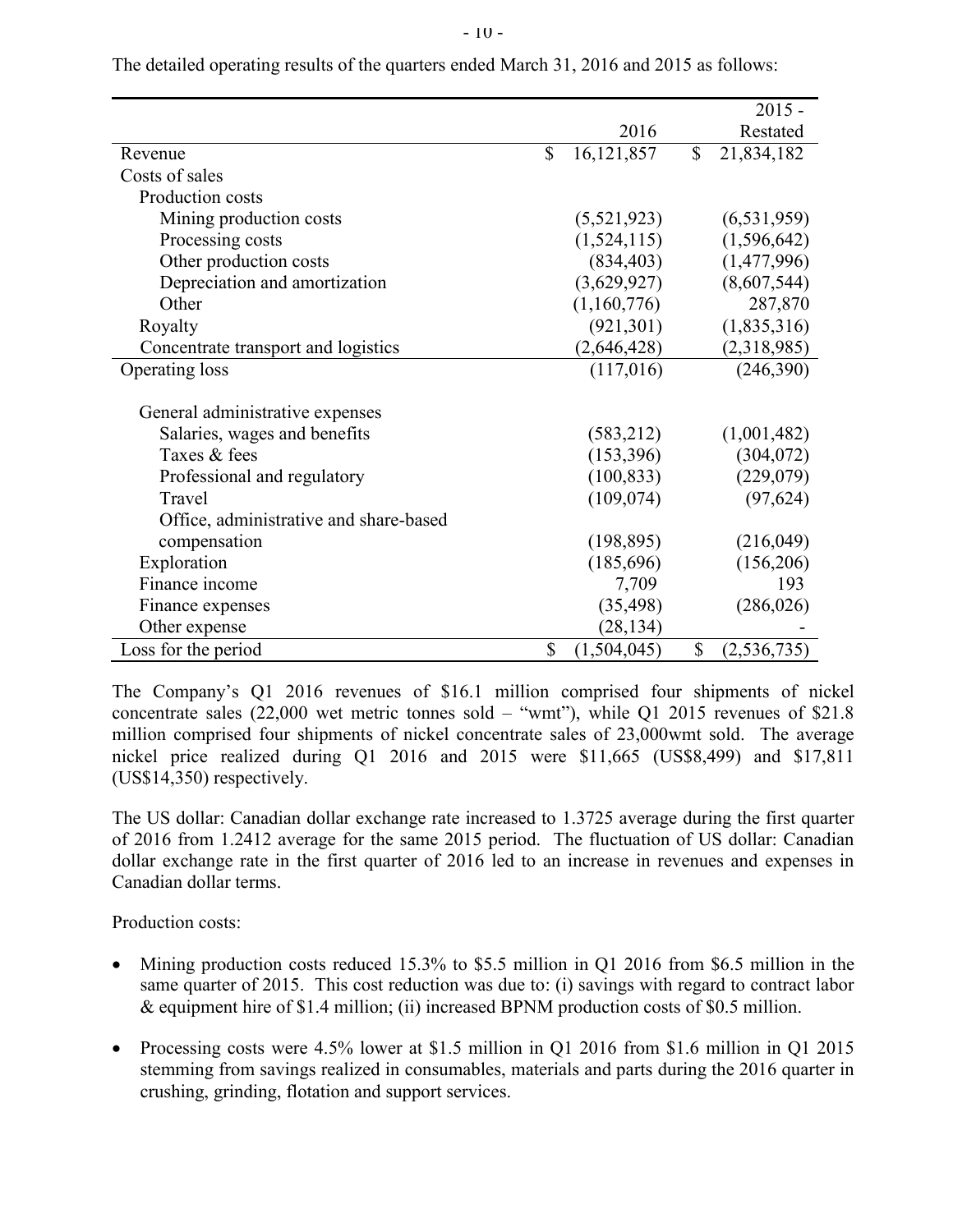- Other production costs include maintenance, health and safety, environment, logistics and site administration costs. Positive results from a cost cutting programme included: (i) a reduced number of expatriate employees; (ii) open bidding to select suppliers resulted in quality products at lower prices; and (iii) implementation of limitations in consumable/fuel/spare parts. The cost cutting practices led to other production costs reduction to \$0.8 million in Q1 2016 from \$1.5 million in Q1 2015.
- Depreciation and amortization expenses are calculated utilizing (i) straight-line method for building, machinery, motor vehicles, infrastructure, office furniture and equipment, licenses and franchises; and (ii) unit of production (UoD) based on actual ore mined in the month and remaining mineral reserve for plant and mine development. Lower depreciation and amortization expense in Q1 2016 of \$3.6 million from Q1 2015 of \$8.6 million is due to the asset impairment recognized at December 31, 2015, which resulted in a lower depreciable asset balance.

At December 31, 2015, given indicators of impairment, the estimated value of the BPNM cashgenerating unit was calculated using a discounted cash flow model. The Company estimated future operating and capital costs, production grades and recoveries and considered published metal price forecasts. Due to the sensitivity of the recoverable amounts to the various factors mentioned and specifically long-term metal prices as well as unforeseen factors, any significant change in the key assumptions and inputs could result in additional impairment charges in future periods.

The key assumptions used in the impairment model included the following:

- Life of mine of approximately one year;
- Forecasted Nickel price of US\$9,000 to US\$11,000 per tonne:
- Average Nickel grades of 2.20%;
- Average Nickel recovery of 86%; and
- Risk-adjusted project specific discount rate of 16%.

At December 31, 2015, the carrying value of the BPNM cash-generating unit was \$39.7 million, which was greater than its estimated recoverable amount calculated on a discounted cash flow basis of \$13.1 million, which included \$2.7 million of working capital,. The Company considers use of its internal discounted cash flow economic models as a proxy for the calculation of value-in-use. Based on the above assessment, at December 31, 2015, the Company recorded an impairment charge related to the BPNM mine of \$26.6 million.

It is anticipated that the current economically recoverable ore reserve will be completed by September 2016 and the Ban Phuc mine is expected to move into care and maintenance status from late in the third quarter 2016. In light of this, a decision was made to depreciate BPNM's PPE included building, plant, mine, infrastructure and machinery fully by September 2016.

The royalty payable to the Vietnamese Government is calculated at 10% of either (i) the value of nickel concentrate sale price less export tax, processing, bagging, road freight, customs and warehouse costs; or (ii) exploited ore quantity converted from sold nickel concentrate quantity and the royalty taxable minimum price ("minimum price") of VND1,660,000/ore tonne. Whichever method generates higher tax payable amount is applied. In 2015, the price realized for nickel concentrate decreased and the sales price less export tax, processing, bagging, road freight, customs and warehouse costs was lower than VND1,660,000/ore tonne, therefore the Company applied the minimum price. Royalty expense is recorded when revenue from the sale of nickel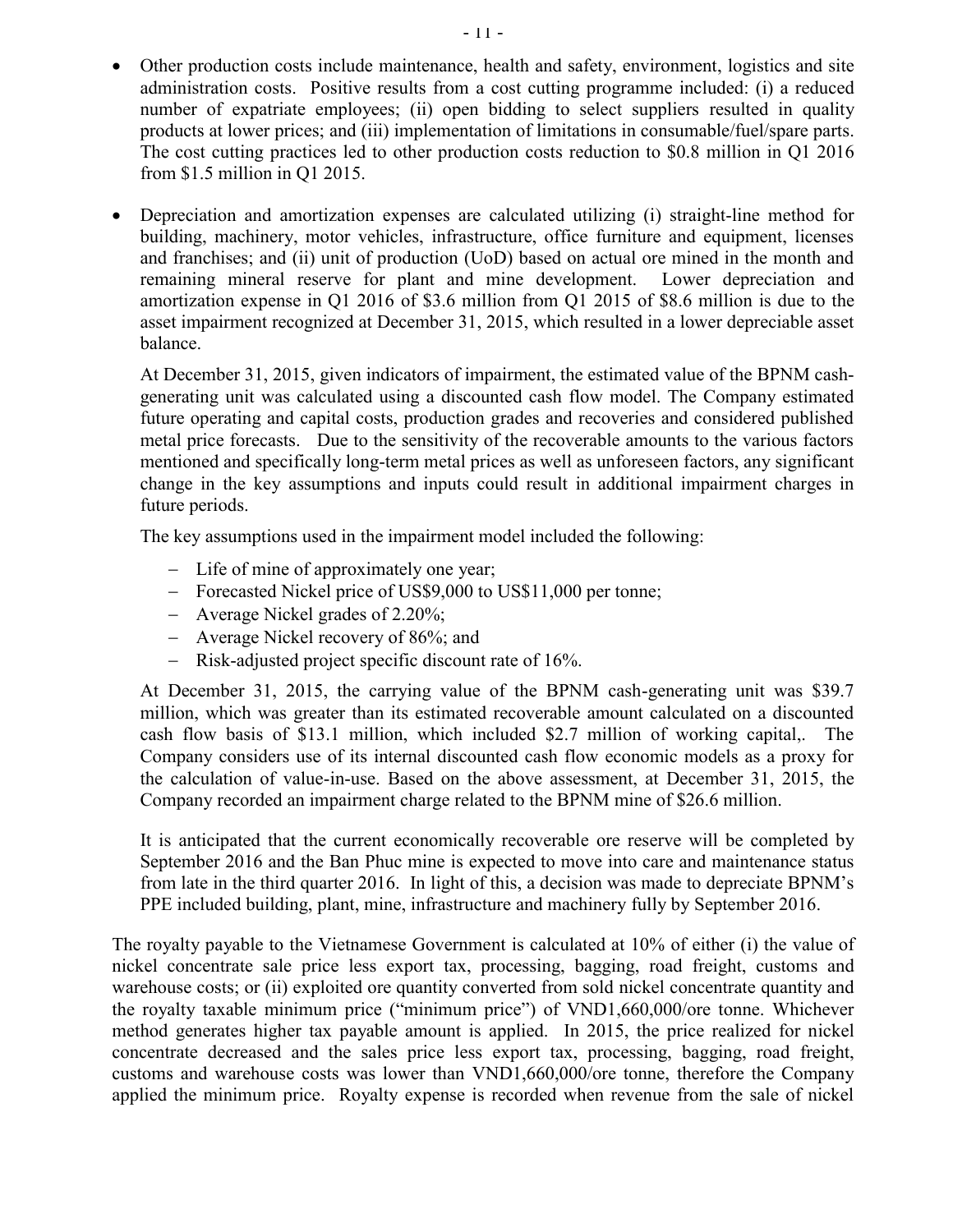concentrate is recognized. In Q1 2016, the Ni price dropped so royalty expense was recognized based on minimum price, while in Q1 2015 royalty expense was recognized based on the nickel concentrate sale price. The two different recognition methods led to the decrease to \$0.9 million in Q1 2016 royalty, from \$1.8 million in Q1 2015.

Concentrate transport and logistics costs comprise in-land and sea freight costs related to the quantity of nickel concentrate sold. Concentrate transport and logistics rates were not changed between Q1 2016 and 2015 and both quarters had four shipments. However the cost increase of \$0.3 million to \$2.6 million in Q1 2016 from \$2.3 million in Q1 2015 was due to US dollar: Canadian dollar exchange rate fluctuation.

General administrative expenses:

- Salaries, wages and benefits costs reduced to \$0.6 million in Q1 2016 from \$1.0 million in Q1 2015 mainly due to reduction in headcount.
- Taxes and fees include foreign contractor withholding tax ("FCT"), environment protection fees ("EPT") and amortized mining licensed grant fee ("MLGF"). EPT was calculated and MLGF was amortized based on actual ore mined during the year. Savings on the mining contractor labor costs lead to lower FCT of \$0.1 million in Q1 2016.
- Professional, regulatory and other fees reduced to \$0.1 million in Q1 2016 from \$0.2 million in the same 2015 quarter. This decrease represented consultant fees for licenses & permits.
- Marginal movement in travel and office, administrative costs between Q1 2016 and Q1 2015.

Exploration costs increased slightly to \$0.19 million in Q1 2016 from \$0.16 million in Q1 2015 due to US dollar: Canadian dollar exchange rate fluctuation.

Financial expenses reduced to \$0.04 million in the first quarter 2016 from \$0.3 million in the same quarter in 2015, reflecting the fact that no loan interest was incurred during the 2016 quarter, since bank loans were fully repaid in 2015.

Other comprehensive income for the quarter result from movements in the US dollar relative to the Canadian dollar as applied to the translation of the Company's Vietnamese subsidiary whose functional currency is the US dollar. The US dollar: Canadian dollar exchange rate increased to 1.2987 at March 31, 2016 from 1.2666 at March 31, 2015. The movement between quarters resulted in other comprehensive loss of \$1.2 million in Q1 2016. In the restated 2015 quarter there was other comprehensive gain of \$9 million, reflecting an adjustment of \$5.01 million for impairment assets.

# **LIQUIDITY AND CAPITAL RESOURCES**

As at March 31, 2016, the Company had on hand cash and cash equivalents of \$3.9 million (December 31, 2015: \$5.7 million).

Cash generated in operating activities decreased by \$4.2 million, to the use of \$0.7 million in Q1 2016 from the generation of \$3.5 million in Q1 2015. This reduction reflects a \$1.0 million increase in the current quarter's loss, offset by a \$0.2 million decrease in non-cash operating working capital, and a \$5.0 million decrease in items not involving cash, particularly depreciation and amortization.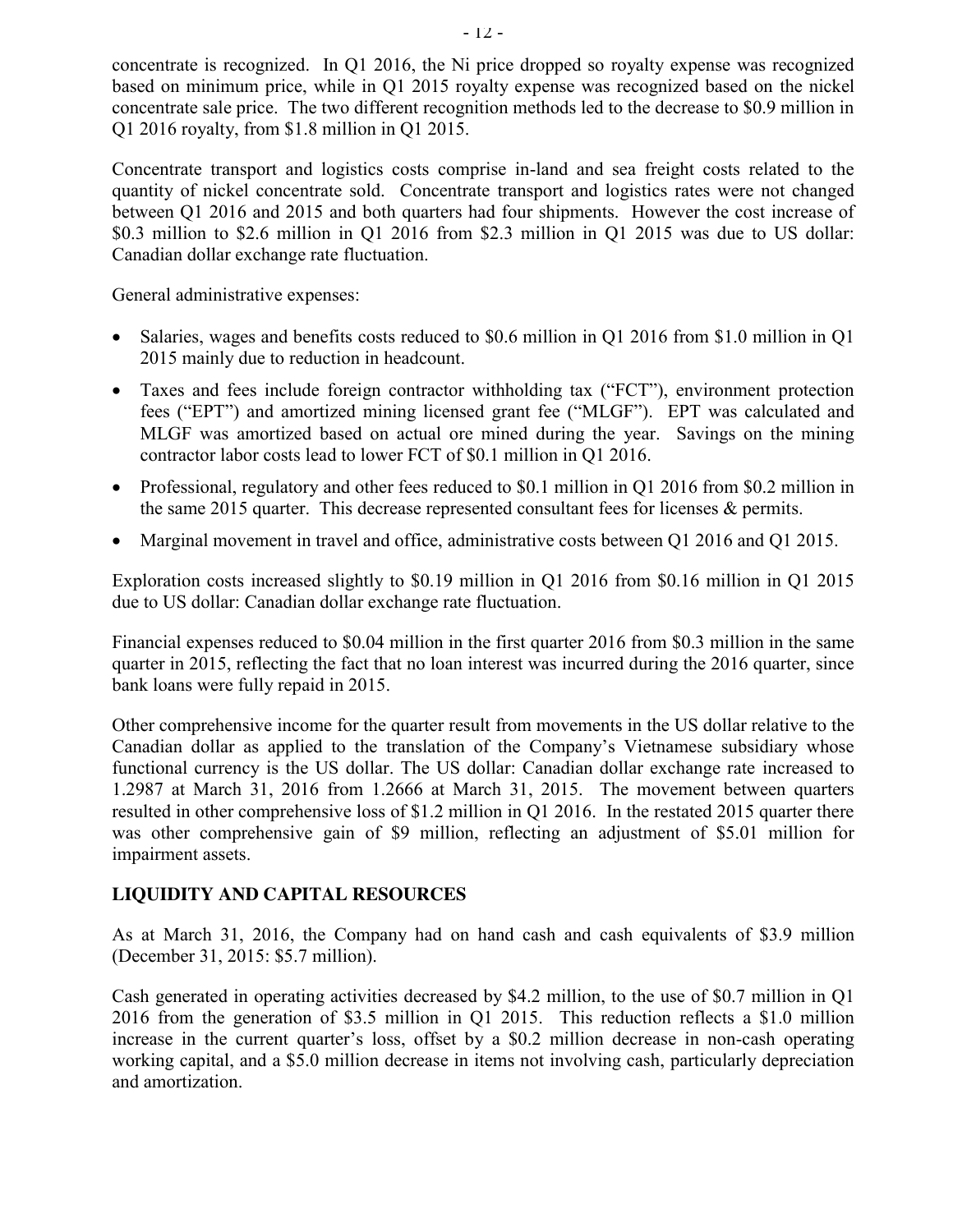Cash used in investment activities during the 2016 first quarter included \$0.2 million in mine development (Q1 2015: \$2.6 million in mine development and \$1.1 million in TSF stage 2 construction at Ban Phuc).

Cash used in financing activities was nil in Q1 2016 in comparison with cash generated from financial activities of \$0.8 million in Q1 2015 reflecting bank term loan repayment.

|                                        | Payment due by period |                     |               |  |  |  |
|----------------------------------------|-----------------------|---------------------|---------------|--|--|--|
|                                        | <b>Total</b>          | Less than 1<br>vear | $1 - 3$ years |  |  |  |
| Purchase obligations                   | 4,874,820             | 4,874,820           |               |  |  |  |
| Other obligations (taxes $\&$<br>fees) | 7,533,894             | 6,403,688           | 1,130,206     |  |  |  |
| Total                                  | 12,408,714            | 11,278,508          | 1,130,206     |  |  |  |

The Company had the following contractual obligations at March 31, 2016: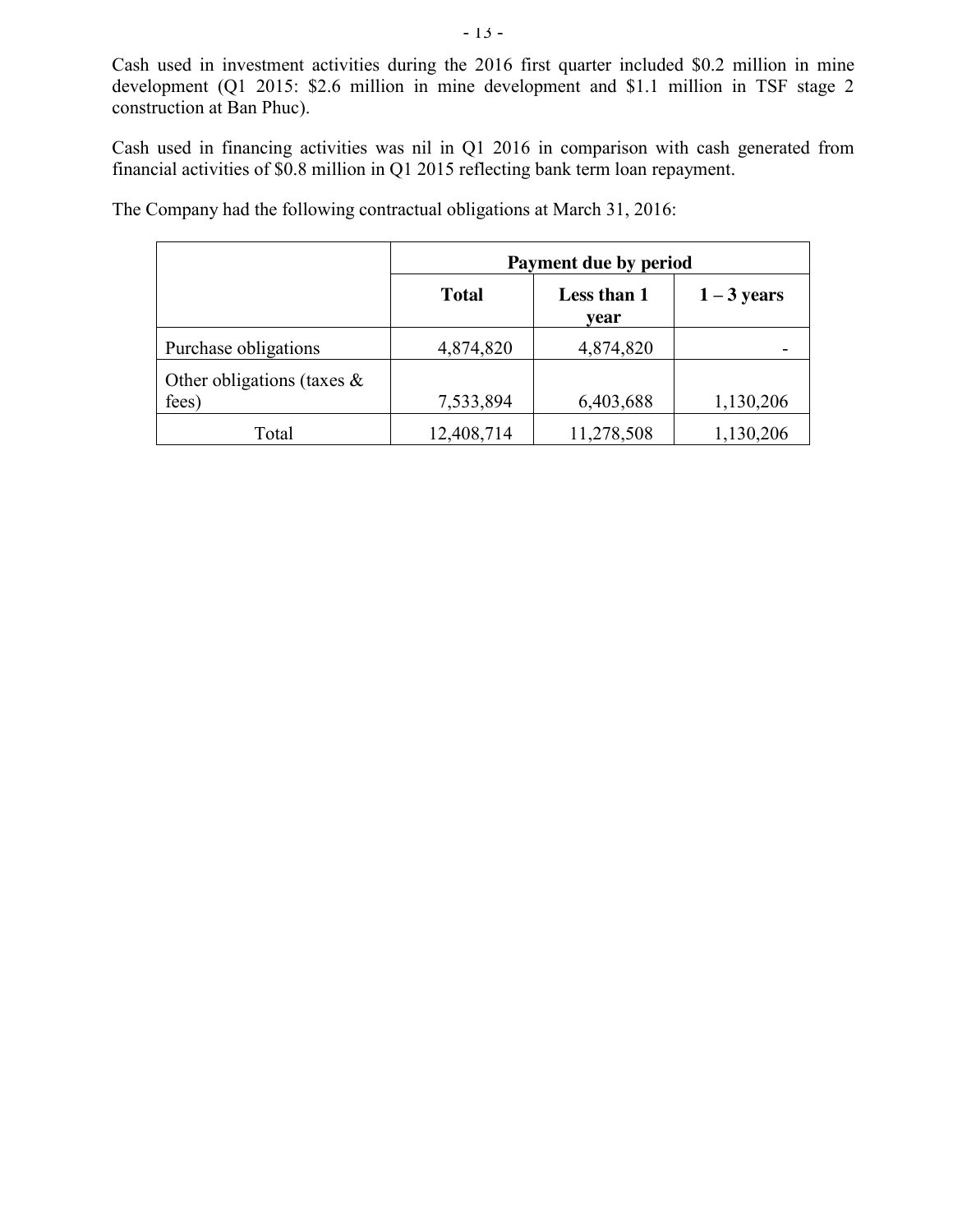|                         | Mar 31,<br>2016 | Dec 31,<br>2015  | Sep 30,<br>2015 | Jun 30,<br>2015 | Mar 31,<br>$2015 -$ | Dec 31,<br>$2014 -$ | Sep 30,<br>2014 | Jun 30,<br>2014 |
|-------------------------|-----------------|------------------|-----------------|-----------------|---------------------|---------------------|-----------------|-----------------|
|                         |                 |                  |                 |                 | <b>Restated</b>     | <b>Restated</b>     |                 |                 |
| Concentrate             |                 |                  |                 |                 |                     |                     |                 |                 |
| Sold (dmt)              | 20,984          | 29,873           | 14,050          | 21,489          | 20,874              | 22,852              | 18,820          | 16,274          |
|                         |                 |                  |                 |                 |                     |                     |                 |                 |
| <b>Sale revenues</b>    | \$16,121,857    | \$22,064,379     | \$10,356,112    | \$20,498,526    | \$21,834,182        | \$27,832,825        | \$23,569,721    | \$21,082,872    |
| <b>Interest income</b>  | \$7,709         | \$5,200          | \$8,113         | \$30,442        | \$193               | \$317               | \$353           | \$442           |
|                         |                 |                  |                 |                 |                     |                     |                 |                 |
| <b>Other income</b>     | \$0             | \$0              | \$0             | \$0             | \$0                 | \$(35,142)          | \$35,142        | \$0             |
| <b>Royalty</b>          | \$921,301       | \$2,654,845      | \$1,307,106     | \$1,284,405     | \$1,835,316         | \$(545,329)         | \$2,046,033     | \$1,551,005     |
|                         |                 |                  |                 |                 |                     |                     |                 |                 |
| <b>Production costs</b> | \$12,671,144    | \$19,650,766     | \$11,230,152    | \$18,159,474    | \$17,926,271        | \$23,482,195        | \$14,912,606    | \$11,878,791    |
|                         |                 |                  |                 |                 |                     |                     |                 |                 |
| Concentrate             |                 |                  |                 |                 |                     |                     |                 |                 |
| transport               |                 |                  |                 |                 |                     |                     |                 |                 |
| <b>&amp;logistics</b>   | \$2,646,428     | \$3,129,052      | \$2,142,649     | \$2,262,188     | \$2,318,986         | \$2,534,278         | \$1,758,856     | \$1,855,448     |
|                         |                 |                  |                 |                 |                     |                     |                 |                 |
| General &               |                 |                  |                 |                 |                     |                     |                 |                 |
| administrative          |                 |                  |                 |                 |                     |                     |                 |                 |
| expenses                | \$1,145,410     | \$3,321,824      | \$2,143,195     | \$1,618,823     | \$1,848,306         | \$1,811,978         | \$1,487,500     | \$1,344,126     |
|                         |                 |                  |                 |                 |                     |                     |                 |                 |
| <b>Exploration</b>      | \$185,696       | \$231,541        | \$607,141       | \$284,833       | \$156,206           | \$716,599           | \$230,025       | \$117,977       |
| Net Income/             |                 |                  |                 |                 |                     |                     |                 |                 |
| (Loss)                  | \$(1,504,045)   | $$$ (33,945,699) | \$(7,415,611)   | \$(3,309,734)   | \$(2,536,735)       | \$(638,590)         | \$2,838,547     | \$3,865,914     |
| Income (Loss)           |                 |                  |                 |                 |                     |                     |                 |                 |
| per share (non-         |                 |                  |                 |                 |                     |                     |                 |                 |
| diluted)                | \$(0.00)        | \$(0.04)         | \$(0.01)        | \$(0.00)        | \$(0.00)            | \$0.00              | \$0.00          | \$0.01          |
| Income (Loss)           |                 |                  |                 |                 |                     |                     |                 |                 |
| per share               |                 |                  |                 |                 |                     |                     |                 |                 |
| (diluted)               | \$(0.00)        | \$(0.04)         | \$(0.01)        | \$(0.00)        | \$(0.00)            | \$0.00              | \$0.00          | \$0.01          |
| <b>Total Assets</b>     | \$23,698,857    | \$29,281,822     | \$39,502,220    | \$64,233,860    | \$80,256,043        | \$74,919,826        | \$76,668,832    | \$76,929,889    |

#### **Summary of Quarterly Results**

#### **SIGNIFICANT ACCOUNTING POLICIES AND ESTIMATES**

In the application of the group's accounting policies, which are described in Note 4 of the Notes to the Consolidated Financial Statements, management is required to make judgments, estimates, and assumptions about carrying values of assets and liabilities that are not readily apparent from other sources. The estimates and associated assumptions are based on historical experience and various other factors that are believed to be reasonable under the circumstances, the results of which form the basis of making the judgments. Actual results may differ from these estimates.

The estimates and underlying assumptions are reviewed on an ongoing basis. Revisions to accounting estimates are recognized in the period in which the estimate is revised if the revision affects only that period or in the period of the revision and future periods if the revision affects both current and future periods.

The following are the critical judgments that management has made in the process of applying the group's accounting policies and that have the most significant effect on the amounts recognized in the Financial Statements: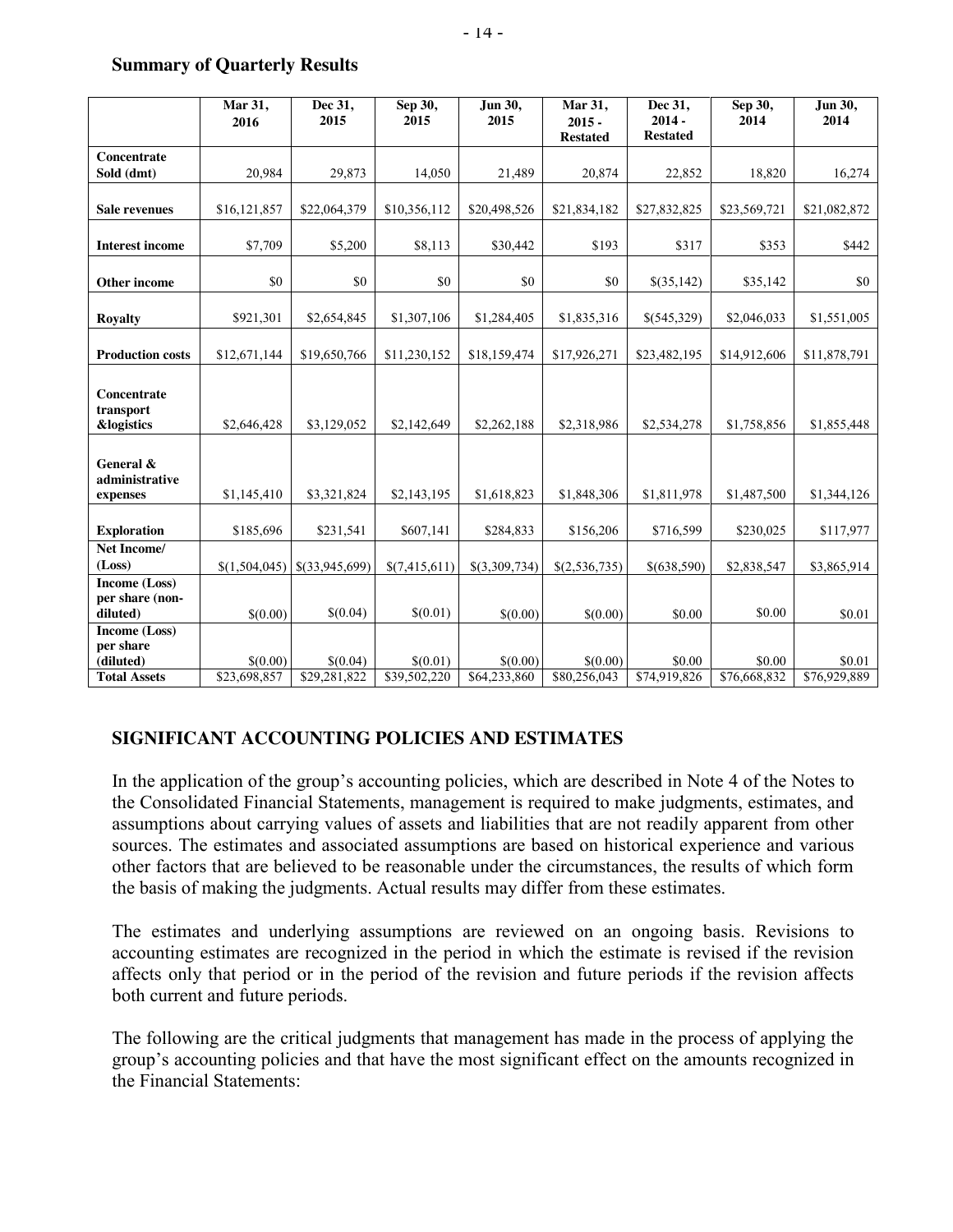### **Basis of presentation**

The consolidated financial statements have been prepared in accordance with International Financial Reporting Standards. The consolidated financial statements include the accounts of the Company and its wholly owned subsidiaries, AMR Nickel and Asian Nickel Exploration Limited and its 90% owned BPNM joint venture which is fully consolidated. The Company's presentation currency is Canadian dollars. The functional currency of AMR and its subsidiaries AMR Nickel Limited and Asian Nickel Exploration Limited is the Canadian dollar, while the U.S dollar is the functional currency of its subsidiary BPNM.

### **Going Concern**

Management has determined that the Company will be able to continue as a going concern for the foreseeable future and realize its assets and discharge its liabilities and commitments in the normal course of business, and therefore, these financial statements have been prepared on a going concern basis and do not reflect any adjustments that may be necessary if the Company is unable to continue as a going concern.

As at March 31, 2016, the Company has cash and cash equivalents of \$3.9 million and working capital of \$3.2 million. During the quarter ended March 31, 2016, the Company realized a net loss of \$1.5 million and has an accumulated deficit of \$133 million. The Company incurred significant losses and negative cash flow from operations in the years prior to 2015. Whether the Company will maintain profitability and positive cash flow is uncertain and depends on numerous factors including but not limited to production level, production cost, ore grade, metallurgy, and nickel price. The factors indicate the existence of a material uncertainty that casts significant doubt about the Company's ability to continue as a going concern.

In the last quarter 2015, an unexpected delay in BPNM's nickel concentrate shipping schedule to Tianjin port, coupled with a further decline in the nickel price, resulted in temporary tightness in working capital. Pala Investments ("**Pala**"), AMR's majority shareholder, agreed to extend a shortterm bridging facility in amount of US\$2.1 million. Drawdown on the facility was made in early October 2015 with full repayment in November 2015.

The Company has fully repaid this facility and is currently debt free.

The business of mining and exploring for minerals involves a high degree of risk and there can be no assurance that current operations, including exploration programs, will result in profitable mining operations. The recoverability of the carrying value of exploration and development properties and the Company's continued existence is dependent upon the preservation of its interest in the underlying properties, the discovery of economically recoverable reserves, the achievement of profitable operations, the ability of the Company to raise additional financing, if necessary, or alternatively upon the Company's ability to dispose of its interest on an advantageous basis. Changes in future conditions could require material write-downs of the carrying values.

Management continue to assess the mining and processing operations against the Nickel price and given the sustained low nickel price environment and no real sign of any meaningful price increase a full review of the mining schedule and economic viability of mining is underway and early indications are that at current pricing levels it would not be economically viable to continue mining beyond September 2016. Management are currently assessing the economic model and options to go into care & maintenance from late Q3 2016 due to uncertainty of current pricing. The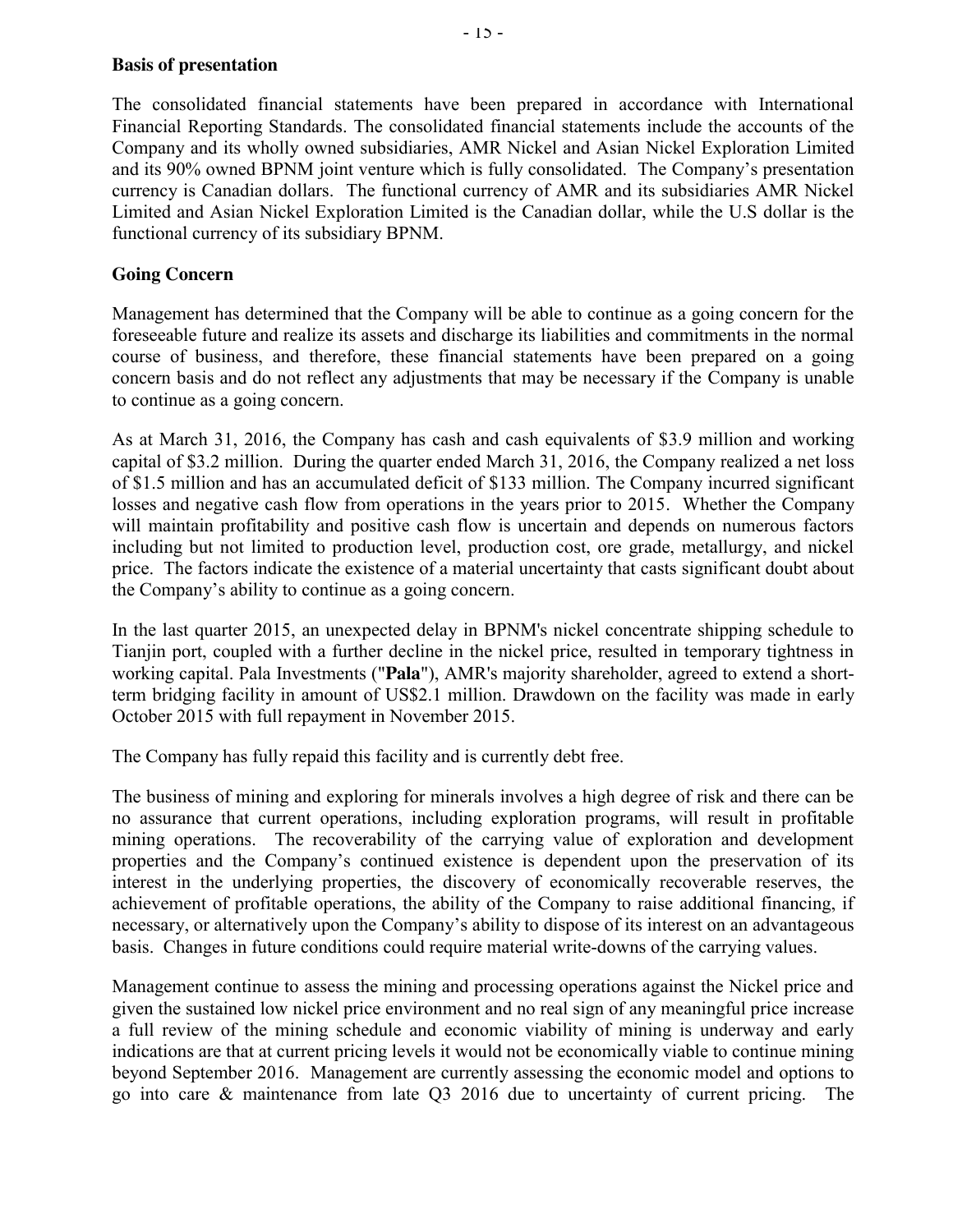exploration potential at Ban Phuc remains a key strategic opportunity in the overall growth plan for AMR's Ban Phuc projects and remains the key focus for AMR's growth plan.

### **Asset Impairment**

The Company's property, plant and equipment was assessed at December 31, 2015 to determine indicators to prove the carrying amounts of these assets are impaired, an impairment of \$26.6 million was recognized.

To determine fair value, management assesses the recoverable amount of the assets using the net present value of expected future cash flows. The assessment of fair values requires the use of judgments and assumptions for estimated recoverable production, long term commodity prices, discount rates, rehabilitation costs, future capital requirements and operating performance. Changes in any of these judgments or assumptions could result in a significant difference between the carrying amount and fair value of these assets.

#### **Provision for rehabilitation costs**

The Company is required to decommission, rehabilitate and restore mines and processing sites at the end of their producing lives to a condition acceptable to the relevant authorities. The provision has been calculated taking into account the estimated future obligations including the costs of dismantling and removal of facilities, restoration and monitoring of the affected areas. The provision for future restoration costs is the estimate agreed with the expenditure required to settle the restoration obligation at the reporting date.

At March 31, 2016, there is a provision for rehabilitation of \$416,816 (December 31, 2015: \$444,219).

### **Ore reserve estimates**

Estimates of recoverable quantities of reserves include assumptions on commodity prices, exchange rates, discount rates and production costs for future cashflows. It also involves assessment and judgment of difficult geological models. The economic, geological and technical factors used to estimate ore reserves may change from period to period. Changes in ore reserves affect the carrying values of mine properties, property, plant and equipment and the provision for rehabilitation assets. Ore reserves are integral to the amount of depreciation and amortization that will be charged to the Consolidated Statement of Operations and Comprehensive Loss.

### **Share-based compensation**

The Company has a share option plan, under which the fair value of all share-based awards is estimated using the Black-Scholes Option-Pricing Model at the grant date and amortized over the vesting periods. An individual is classified as an employee when the individual is an employee for legal or tax purposes or provides services similar to those performed by a direct employee, including directors of the Company. Share-based payments to non-employees are measured at the fair value of the goods or services received or the fair value of the equity instruments issued if it is determined the fair value of the goods or services cannot be reliably measured and are recorded at the date the goods or services are received. The amount recognized as an expense is adjusted to reflect the number of awards expected to vest.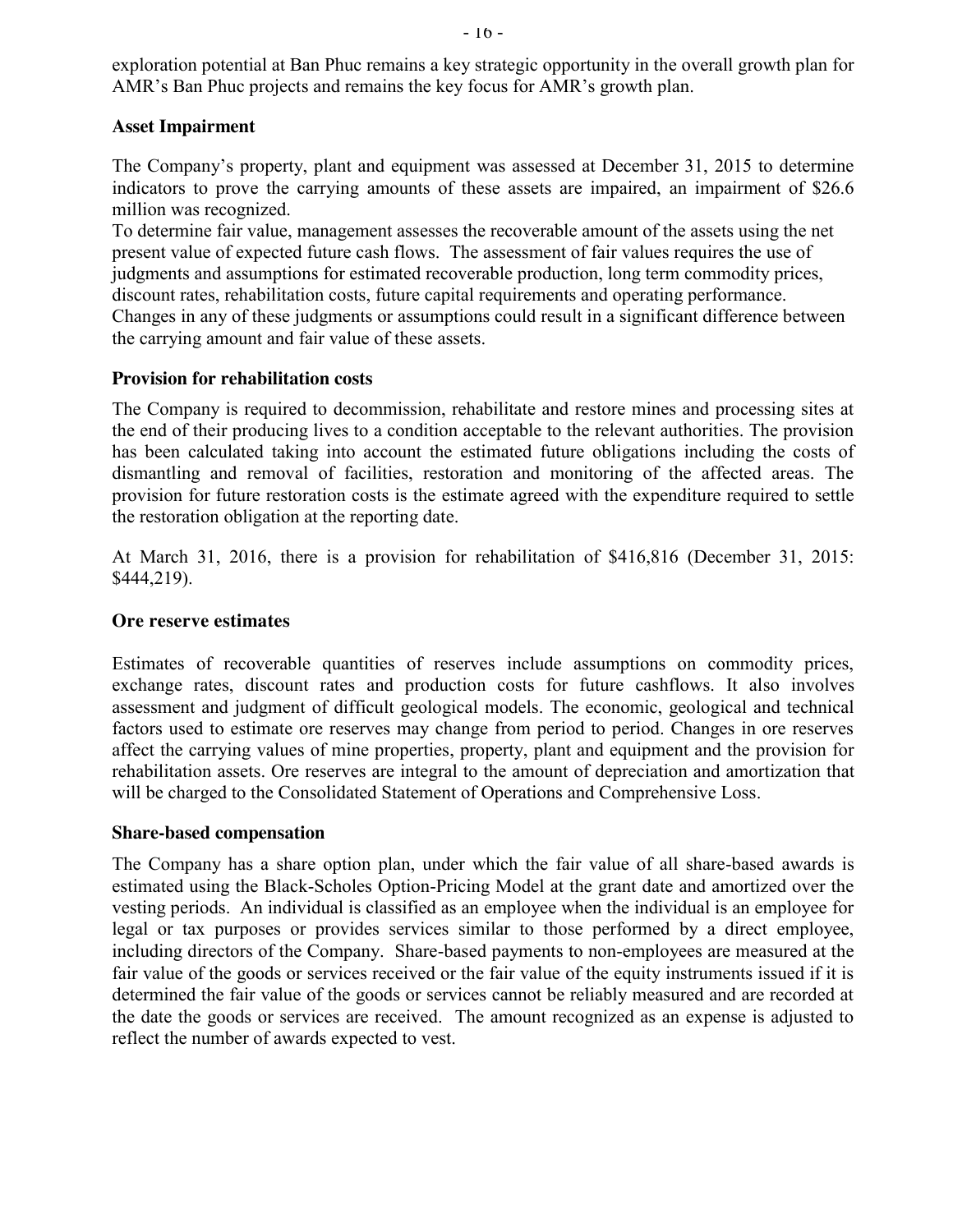Upon the exercise of the share purchase options, consideration paid together with the amount previously recognized in the share-based payment reserve is recorded as an increase to share capital. Charges for share purchase options that are forfeited before vesting are reversed from the share-based payments reserves. For those share purchase options that expire or are forfeited after vesting, the amount previously recorded in share-based payments reserve is transferred to deficit.

During the first quarter 2016, nil recorded share-based compensation expense compared with \$10,023 in the same quarter in 2015. During the period nil forfeiture and expiry of options (2015: \$40,186) being transferred from Share based payment reserve to Deficit.

### **Off-Balance Sheet Arrangements**

The Company does not have any off-balance sheet arrangements at March 31, 2016.

### **Future Accounting Policies**

A number of new standards, amendments to standards and interpretations, are not yet effective for the quarter ended March 31, 2016. The following pronouncements are those that the Company considers most significant and are not intended to be a complete list of new pronouncements that may affect the financial statements.

### *IFRS 9, Financial Instruments ('IFRS 9")*

IFRS 9 will replace the multiple classification and measurement models in IAS 39, *Financial Instruments: Recognition and Measurement*, with a single model that has only two classification categories: amortised cost and fair value. The new standard also requires a single impairment method to be used, provides additional guidance on the classification and measurement of financial liabilities, and provides a new general hedge accounting standard.

The mandatory effective date has been set for January 1, 2018 however early adoption of the new standard is permitted. The Company does not intend to early adopt IFRS 9. The Company is currently evaluating the impact of IFRS 9 on its consolidated financial statements.

### *IFRS 15, Revenue from Contracts with Customers ("IFRS 15")*

IFRS 15 is effective for fiscal years commencing on or after January 1, 2018 and will replace IAS 18*Revenue* and a number of revenue related standards and interpretations. IFRS 15 contains a single model that applies to contracts with customers and two approaches to recognizing revenue: at a point in time or over time. The model features a contract-based five-step analysis of transactions to determine whether, how much and when revenue is recognized. New estimates and judgmental thresholds have also been introduced, which may affect the amount and/or timing of revenue recognized.

The Company intends to adopt IFRS 15 in its consolidated financial statements for the annual period beginning on January 1, 2018. The Company is currently evaluating the impact of IFRS 15 on its consolidated financial statements.

### IFRS 16*, Leases ("IFRS 16")*

On January 13, 2016, the IASB published a new standard, IFRS 16, eliminating the current dual accounting model for lessees, which distinguishes between on-balance sheet finance leases and off-balance sheet operating leases. Under the new standard, a lease becomes an on-balance sheet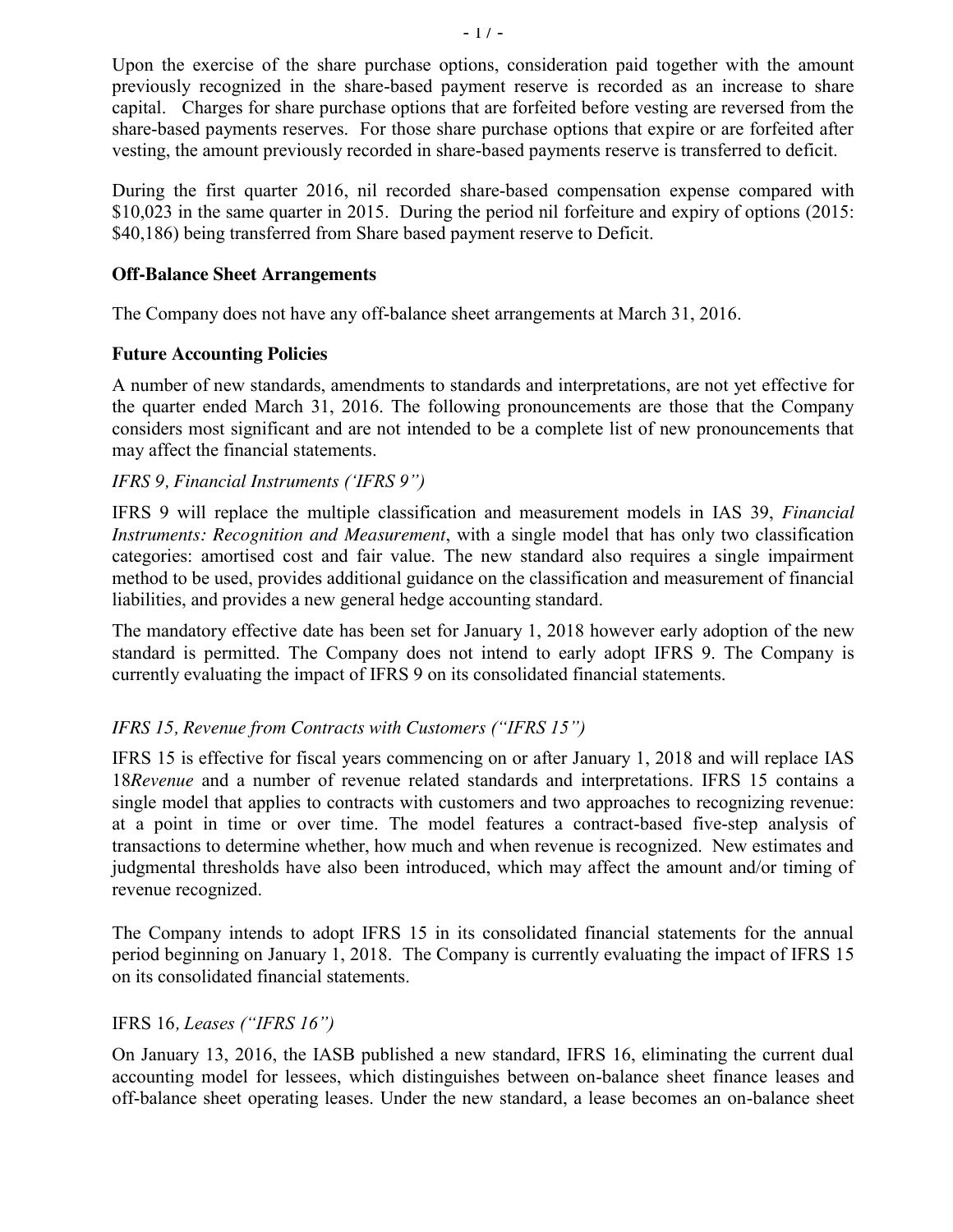liability that attracts interest, together with a new right-of-use asset. In addition, lessees will recognize a front-loaded pattern of expense for most leases, even when cash rentals are constant. IFRS 16 is effective for annual periods beginning on or after January 1, 2019, with earlier adoption permitted. The Company is currently evaluating the impact of IFRS 16 on its consolidated financial statements.

There are other new standards, amendments to standards and interpretations that have been published and are not yet effective. The Company believes they will have no material impact on its consolidated financial statements.

### **TRANSACTIONS WITH RELATED PARTIES**

### **Directors**

There were no directors fees recorded during quarter ended March 31, 2016 (Q1, 2015: directors received 550,000 common shares in payment of Q4, 2014 directors fees).

#### **Key management**

Salary paid to key management persons during the first quarter 2016 totalled \$223,199 (2015: \$219,994).

### **Pala Investment Limited**

During 2012 Pala Investment Limited (Pala) became a controlling shareholder of the Company.

On May 25, 2012, Pala purchased 108,333,333 units of the Company for gross proceeds of \$6,500,000. Each unit consisted of one common share and one half of one common share purchase warrant which entitles Pala to purchase one common share at a price of \$0.10 until May 25, 2017. Concurrently with this private placement, Pala purchased 49,481,600 AMR shares from the previous controlling shareholder. Following these transactions two Pala nominees were appointed to the Company's board of directors.

On December 18, 2012 Pala purchased 150,000,000 common shares of the Company under a private placement.

On December 20, 2012 Pala announced that they had purchased 25,891,581 shares of the Company by way of a share purchase agreement with a third party.

On March 28, 2013 Pala purchased 158,845,081 common shares of the Company pursuant to the excise of it basic subscription privilege in full under the Company's rights offering. In addition Pala purchased 77,262,232 common share of the Company pursuant to a standby commitment provided as part of the rights offering. Subsequent to these purchases Pala owned and controlled, directly or indirectly 569,813,827 common shares of the Company.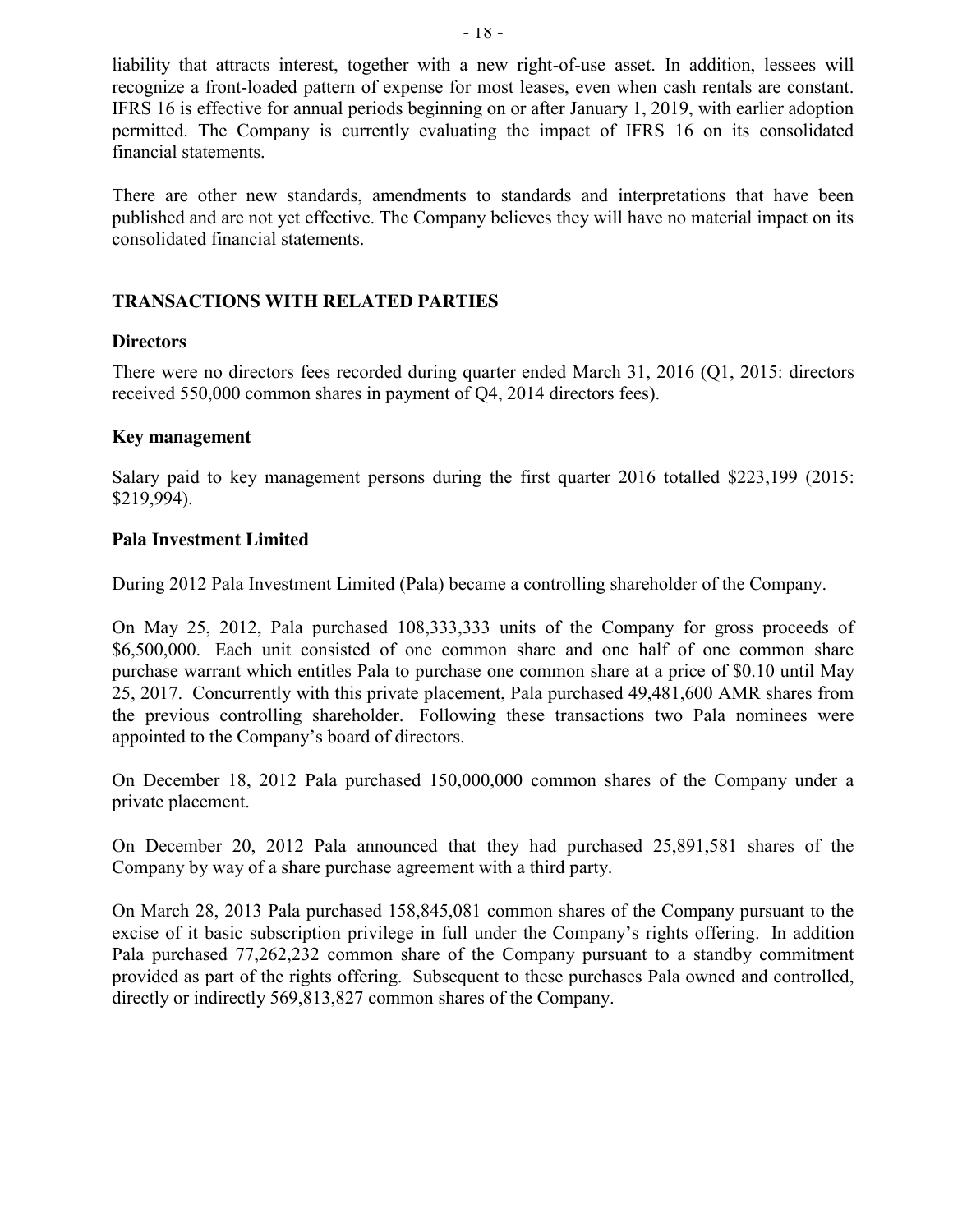### **RISK FACTORS**

Because of the nature of its business, the operations of the Company are subject to a number of risks, including the following, any one or all of which could have a material adverse effect on the Company and its business:

#### **Dependence on the Ban Phuc Nickel Project**

AMR is primarily focused on the development of the Ban Phuc mine. AMR does not own any significant assets other than those related to AMR's ownership interest in the mine which is AMR's only mineral property and represents AMR's only immediate potential for future generation of revenues. Unless AMR acquires additional property interests, any adverse developments affecting the mine could have a material adverse effect upon AMR and would materially and adversely affect the potential mineral resource production, profitability, financial performance and results of operations of AMR.

#### **Mine Life**

Based on the Project's estimated mineral resources and mineral reserves, as of February 15, 2013 the estimated life of the mine was approximately five (5) years. A failure to acquire new mineral properties or expand the mine's mineral resources and mineral reserves will affect the long-term sustainability and potential profitability of AMR. Due to the continued low nickel price management are assessing the economic viability of the mining operations and early indications suggest that Ban Phuc will go into care and maintenance from late Q3 2016.

#### **Risk of the Revocation of Licences and Permits**

Any failure to comply strictly with applicable laws, regulations and local practices relating to mineral rights applications, including for exploration permits and exploitation or mining licenses, and tenure, could result in loss, reduction or expropriation of entitlements, the imposition of additional local or foreign parties as joint venture partners with carried or other interests or enforcement actions against us, including orders issued by regulatory or judicial authorities causing operations to cease or be curtailed, and may include corrective measures requiring capital expenditures, installation of additional equipment, or remedial actions. Furthermore, no assurance can be given that new rules and regulations will not be enacted or that existing rules and regulations will not be applied in a manner, which could limit or curtail production or development. Amendments to current laws and regulations governing operations and activities or mining and milling or more stringent implementation thereof could have a material adverse impact on us.

The occurrence of these various factors and uncertainties cannot be predicted and any of them could have an adverse effect on our operations or profitability.

#### **Additional funding requirements**

Further exploration and development by the Company will depend upon the Company's ability to obtain necessary permits and also financing through the joint venturing of projects, equity financing, debt financing or other means. There is no assurance that the Company will be successful in obtaining the required permits, financing or obtaining such financing on acceptable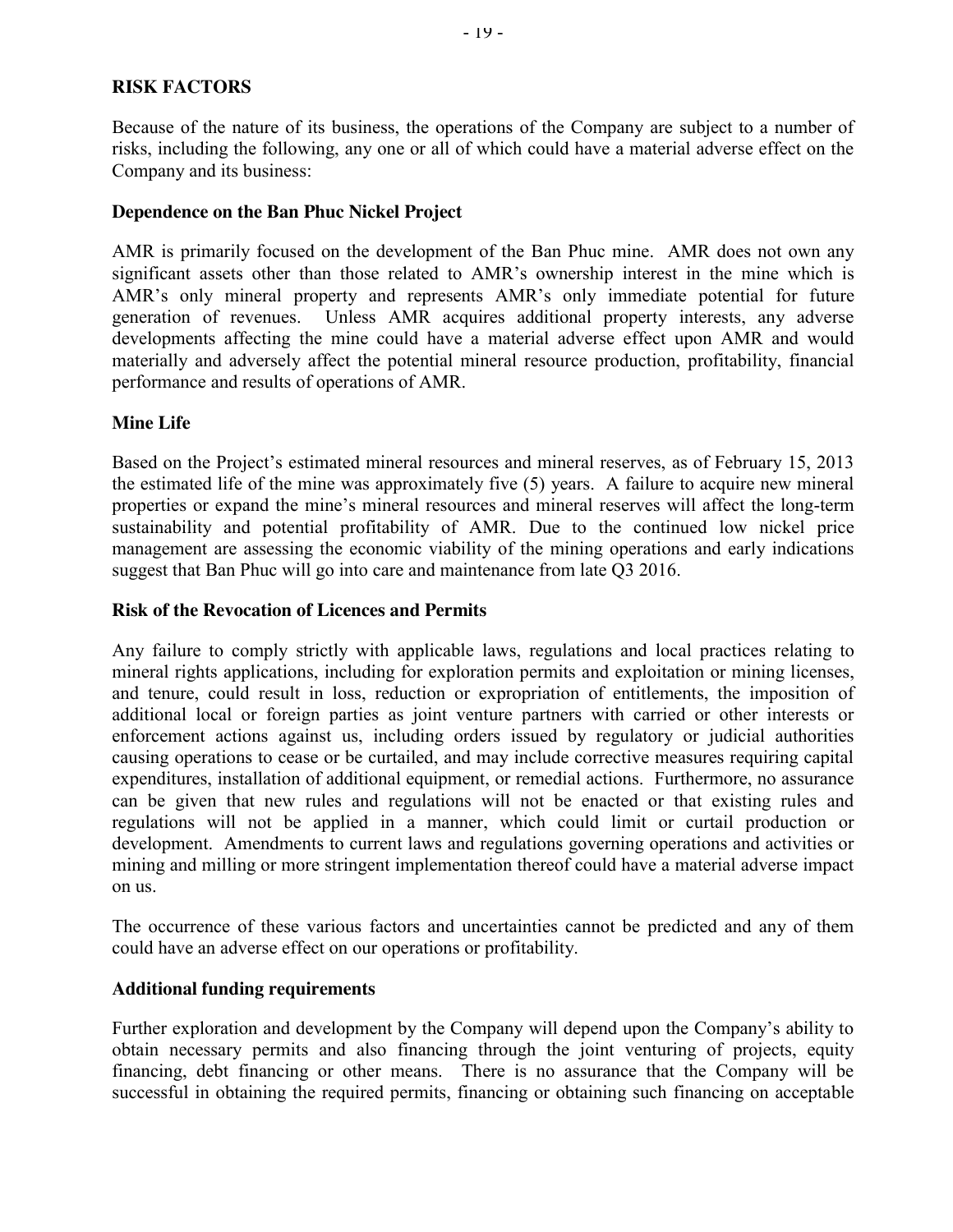terms. Failure to obtain required financing on a timely basis or on acceptable terms could have a material adverse effect on the Company's financial conditions, results of operations and liquidity and could cause the Company to forfeit all of parts of its property and reduce or terminate its operations.

Sales of substantial amounts of the Common Shares, or the availability of such Common Shares for sale, could adversely affect the prevailing market prices for the Company's securities. A decline in the market prices of the Company's securities could impair its ability to raise additional capital through the sale of new Common Shares should the Company desire to do so.

AMR may incur substantial costs in pursuing future capital requirements, including investment banking fees, legal fees, accounting fees, securities law compliance fees, printing and distribution expenses and other costs. The ability to obtain needed financing may be impaired by such factors as the capital markets (both generally and in the nickel industry in particular), the location of the Project in Vietnam and the price of nickel on the commodities markets (which will impact the amount of asset-based financing available) and/or the loss of key management personnel. Further, if the price of nickel on the commodities markets decreases, then potential revenues from the Project will likely decrease and such decreased revenues may increase the requirements for capital. If AMR is unable to obtain additional financing as needed, it may be required to reduce the scope of its operations or anticipated expansion, forfeit its interest in some or all of its properties, incur financial penalties or reduce or terminate its operations.

### **The Company has entered into an off-take agreement with a single customer for all of the production from the Project.**

In April 2008, BPNM entered into the Off-Take Agreement for all of the concentrate production from the Project from the currently defined resources. Jinchuan is a large Chinese enterprise, but there are no guarantees that Jinchuan will ultimately be able to purchase the nickel concentrate produced by the Project. The Off-Take Agreement also granted Jinchuan a first refusal option on additional nickel concentrates that BPNM may produce from new projects other than the Project. As such, AMR's total number of customers will for the immediate future remain limited and expose AMR to counterparty risks associated with the financial condition of Jinchuan. As a result of this reliance on a small number of customers, AMR could be subject to adverse consequences if Jinchuan breaches its purchase commitments. The failure of Jinchuan to purchase the nickel concentrate from the Project in accordance with the terms of the Off-Take Agreement could result in a loss of revenue if AMR is unable to sell the product from the Project to other purchasers. AMR cannot guarantee that it would be able to sell its product in the spot market or that the spot market price will be competitive to those prices that it would be expected to obtain under the Off-Take Agreement. If AMR is unable to satisfy conditions in the Off-Take Agreement or secure binding contracts with other customers, AMR's results of operations and financial condition, could be materially adversely affected.

#### **AMR may not meet its production targets or its cost estimates**

The ability of the Ban Phuc mine to meet nickel production levels is dependent in part on the successful development of mines and/or expansion of mining operations in the future which rely on the accuracy of predicted factors including capital and operating costs, metallurgical recoveries, reserve estimates, and future iron ore prices, as well as accurate feasibility studies, acquisition of land and surface rights and issuance of necessary permits/approvals. Actual production and costs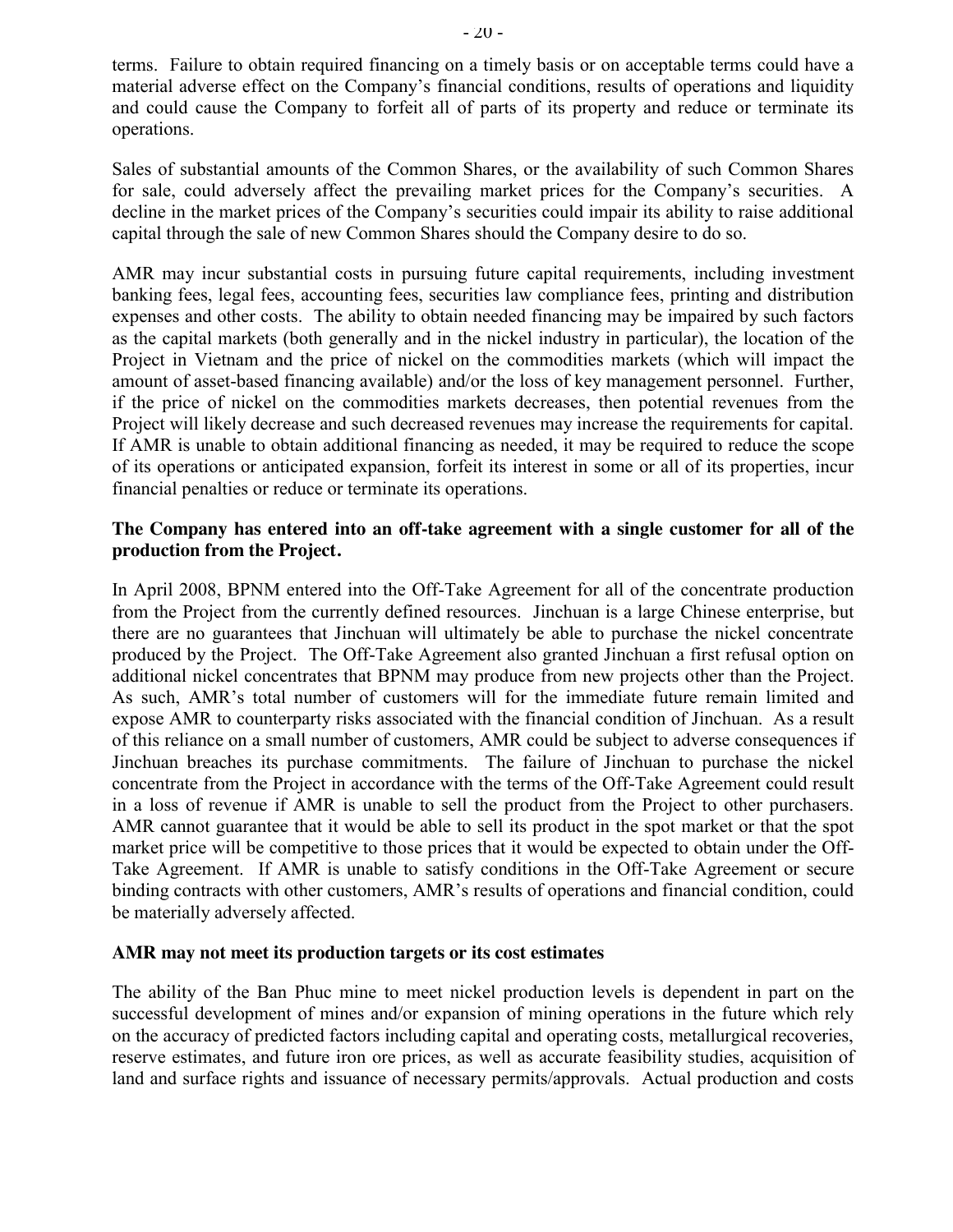may vary from the estimates for a variety of reasons such as estimates of grade, tonnage, dilution and metallurgical and other characteristics of the iron ore varying in the actual ore mined, revisions to mine plans, risks and hazards associated with mining, adverse weather conditions, unexpected labour shortages or strikes, equipment failures and other interruptions in production capabilities. Production costs may also be affected by increased stripping costs, increases in level of ore impurities, labour costs, raw material costs, inflation and fluctuations in currency exchange rates. Failure to achieve production targets or cost estimates could have a material adverse impact on AMR's sales, profitability, cash flow and overall financial performance.

#### **Mining operations are vulnerable to supply chain disruptions**

AMR's current and future operations could be adversely affected by shortages of, as well as lead times to deliver, strategic spares, critical consumables and mining equipment. In the past, other mining companies have experienced shortages in critical consumables, particularly as production capacity in the global mining industry has expanded in response to increased demand for commodities, and it has experienced increased delivery times for these items. Shortages of strategic spares, critical consumables or mining equipment, could in the future, result in production delays and productions shortfalls, and increases in prices could result in an increase in both operating costs and the capital expenditure to maintain and develop mining operations.

AMR and other nickel mining companies, have influence over manufacturers and suppliers of these items. In certain cases, there may be only limited suppliers for certain strategic spares, critical consumables or mining equipment who command superior bargaining power relative to AMR, or it could at times face limited supply or increased lead time in the delivery of such items.

If AMR experiences shortages, or increased lead times in delivery of strategic spares, critical consumables or mining equipment, its results of operations and financial condition could be adversely affected.

#### **Political Risk and Economic Instability**

AMR's exploration, development and operation activities occur in Vietnam. As such, AMR may be affected by possible political or economic instability in Vietnam. There can, for example, be no assurance that future political and economic conditions in Vietnam will not result in the government adopting policies respecting foreign ownership and development of interests in mineral resources, which could be adverse to the Company's interests or profitability. The risks include, but are not limited to, terrorism, military repression, fluctuations in currency exchange rates and high rates of inflation. Changes in resource development or investment policies or shifts in political attitude in Vietnam may prevent or hinder AMR's business activities and render the Project unprofitable by preventing or impeding future property exploration, development or mining. Operations may be affected in varying degrees by government regulations with respect to restrictions on production, price controls, export controls, restrictions on repatriation of earnings, royalties and duties, income taxes, nationalization of property or businesses, expropriation of property, maintenance claims, environmental legislation, land use, land claims of local people, water use and mine safety. The laws on foregoing investment and mining are still evolving in Vietnam and it is not known how they will evolve. In particular, the current law on minerals allows the government to announce areas where mining activities are prohibited (or temporarily prohibited) for reasons of national defense, security, protection of historical or cultural sites, scenery or other public interests, subject only to providing fair and equitable treatment in respect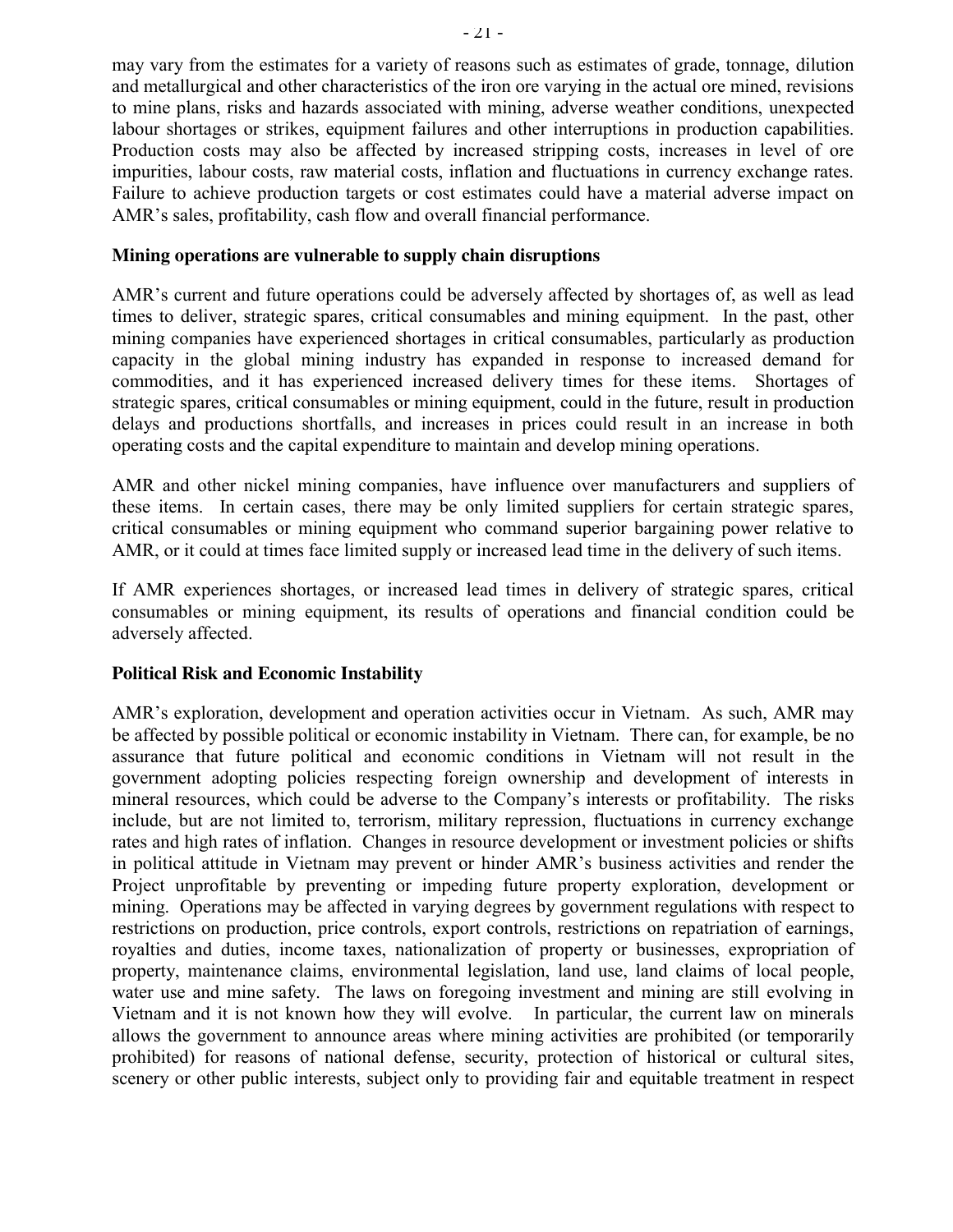of damage caused where mineral activities are being legally conducted therein. The effect of these factors cannot be accurately predicted.

#### **Vietnamese tax laws are open to interpretation and, with respect to mining and refining, there are no clear precedents to properly guide AMR's tax policies**

Management of AMR considers that AMR has made adequate provision for tax liabilities to the Vietnamese national, provincial and local authorities based on correspondence with such authorities and on external advice received. However, because Vietnam's tax laws, especially with respect to mining and refining are evolving and open to interpretation, there is a risk that material additional and/or back-dated taxes and penalties may be levied on AMR, which could adversely impact its results of operations and financial condition of AMR.

### **Mining, processing, development and exploration activities depend, to one degree or another, on adequate infrastructure.**

Reliable roads, bridges, power sources and water supply are important determinants, which affect capital and operating costs. AMR's inability to secure adequate water and power resources, as well as other events such as unusual or infrequent weather phenomena, sabotage, government or other interference in the maintenance or provision of such infrastructure could adversely affect AMR's operations, financial condition and results of operations.

### **AMR is dependent on outside parties for the conduct of its business**

AMR has relied upon consultants, engineers and other service providers and intends to rely on these parties for development, construction, and operating expertise. Substantial expenditures are required to construct mines to establish mineral reserves through drilling, to carry out environmental and social impact assessments, to develop metallurgical processes to extract metal from ore and, in the case of new exploration, to develop the exploration and plant infrastructure at any particular site. If such parties' work is deficient or negligent or is not completed in a timely manner, it could have a material adverse effect on the Project.

AMR currently uses the services of a western mining contractor for ongoing production at Ban Phuc. Increased demand for and cost of contract mining services and equipment could cause project costs to increase and could have a material adverse effect on the Project.

#### **Exchange rates**

The profitability of AMR may decrease when affected by fluctuations in the foreign currency exchange rates between the United States dollar, the Canadian dollar, the Australian dollar and the Vietnamese dong. Exchange rate fluctuations affect the costs of development activities that AMR incurs in United States dollars, Australian dollars and Vietnamese dong. AMR does not currently take any steps to hedge against currency fluctuations.

#### **Certain directors and officers may have conflicts of interest.**

Certain of the directors and officers of AMR are engaged in, and will continue to engage in, other business activities on their own behalf and on behalf of other companies, including activities involving mining and mineral exploration, and, as a result of these and other activities, such directors and officers of AMR may become subject to conflicts of interest. The BCBCA provides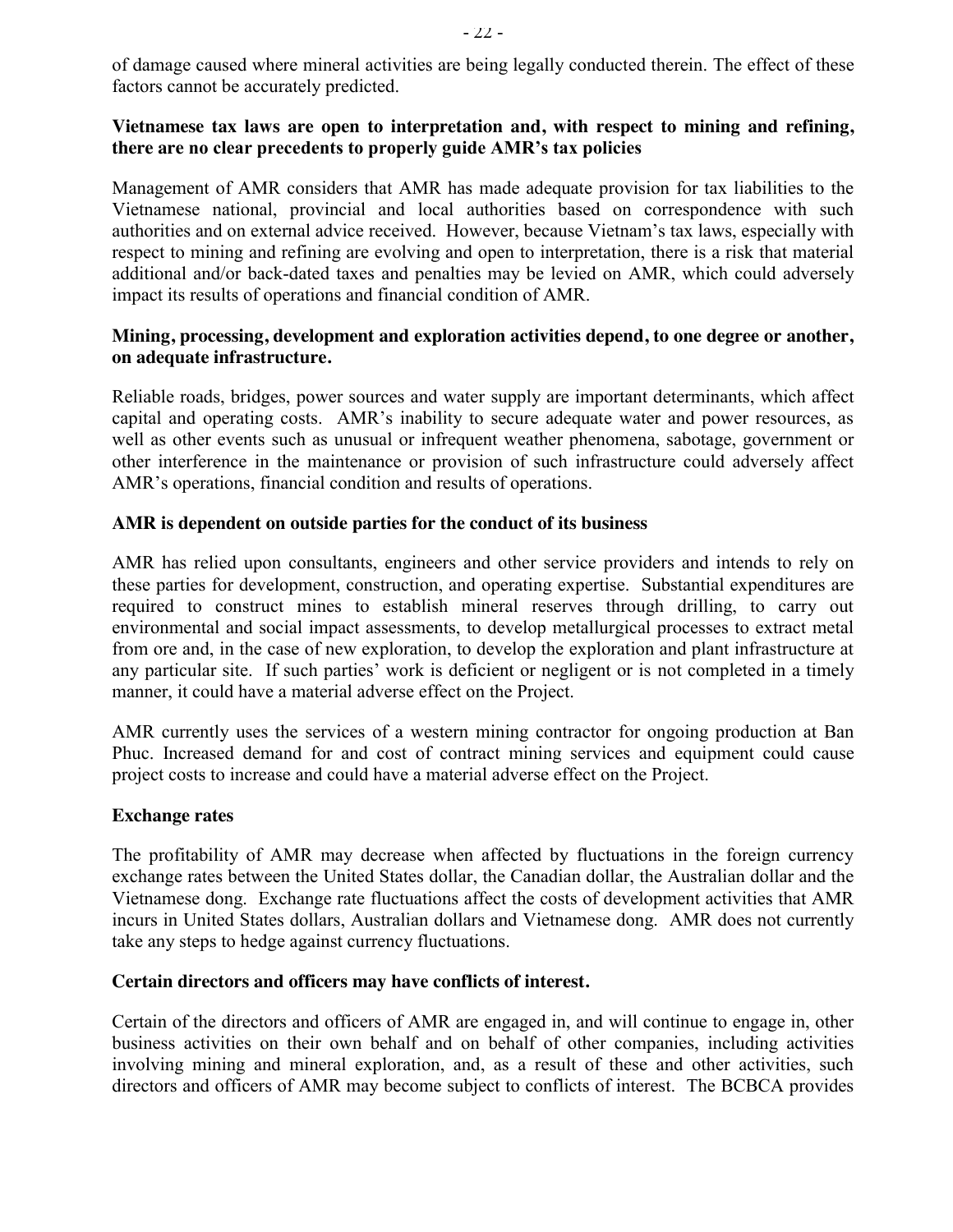that in the event that a director has an interest in a contract or proposed contract or agreement, the director shall disclose his interest in such contract or agreement and shall refrain from voting on any matter in respect of such contract or agreement unless otherwise provided under the BCBCA. To the extent that conflicts of interest arise, such conflicts will be resolved in accordance with the provisions of the BCBCA.

### **Illiquid market for AMR's securities**

AMR shares are highly illiquid and cannot be easily sold in the market without significant risk of a loss in value. Further contributing to AMR's illiquidity, is the fact that a small group of shareholders currently hold over 88% of its Common Shares. There can be no assurance that an active market for AMR's securities will develop. In addition, the market price of the securities of AMR at any given point in time may not accurately reflect the long-term value of AMR. Furthermore, responding to any events or circumstances resulting from the risk factors described herein could result in substantial costs and divert management's attention and resources.

#### **Significant Shareholder**

At the date of this report, Pala has control over AMR and its interests may conflict with those of other shareholders. Pala owns, directly 569,813,827 Common Shares, representing approximately 73.1% of the issued and outstanding Common Shares on a non-diluted basis, plus 54,166,667 Common Share purchase warrants, which if exercised, would bring Pala's ownership interest in the Company to 74.9% on a partially-diluted basis. Pala has a significant influence in any matter coming before a vote of shareholders and Pala alone will be in a position to prevent approval of certain matters requiring shareholder approval. Investors should be aware that votes in respect of the Common Shares may be significantly influenced by a small group of insiders as detailed in the table below. Pala is also able to effect certain fundamental changes to AMR in accordance with the BCBCA because it is able to, on its own, meet the applicable 66 2/3% voting threshold for shareholder approval to effect such changes.

| <b>Shareholder</b>                                  | <b>Number of Common</b><br>$Shares^{(1)}$ | <b>Percentage of Common</b><br><b>Shares Outstanding</b> |  |  |
|-----------------------------------------------------|-------------------------------------------|----------------------------------------------------------|--|--|
| Pala Investments Limited                            | 569,813,827                               | 73.1%                                                    |  |  |
| Melior Resource Inc                                 | 47,272,727                                | $6.1\%$                                                  |  |  |
| Lion Selection Group Limited <sup>(2)</sup>         | 39,950,288                                | $5.1\%$                                                  |  |  |
| Malaysia Smelting Corporation Berhad <sup>(3)</sup> | 31,297,661                                | $4.0\%$                                                  |  |  |
| <b>Total</b>                                        | 688,334,503                               | 88.3%                                                    |  |  |

**Notes:**

(1) Based on information posted on SEDI as of May 30, 2016.

- (2) Of the 39,950,288 Common Shares, 16,666,666 are held by Lion Selection Group Limited and 23,283,622 are held by its affiliate Asian Lion Limited, an entity which is controlled by Lion Selection Group Limited.
- (3) Pala has a right of first refusal to purchase the Common Shares held by MSC, which if exercised would bring Pala's ownership to 601,111,488 Common Shares, representing approximately 77.1% on a non-diluted basis and 78.6% on a partially diluted basis, if it exercises its 54,166,667 Common Share purchase warrants.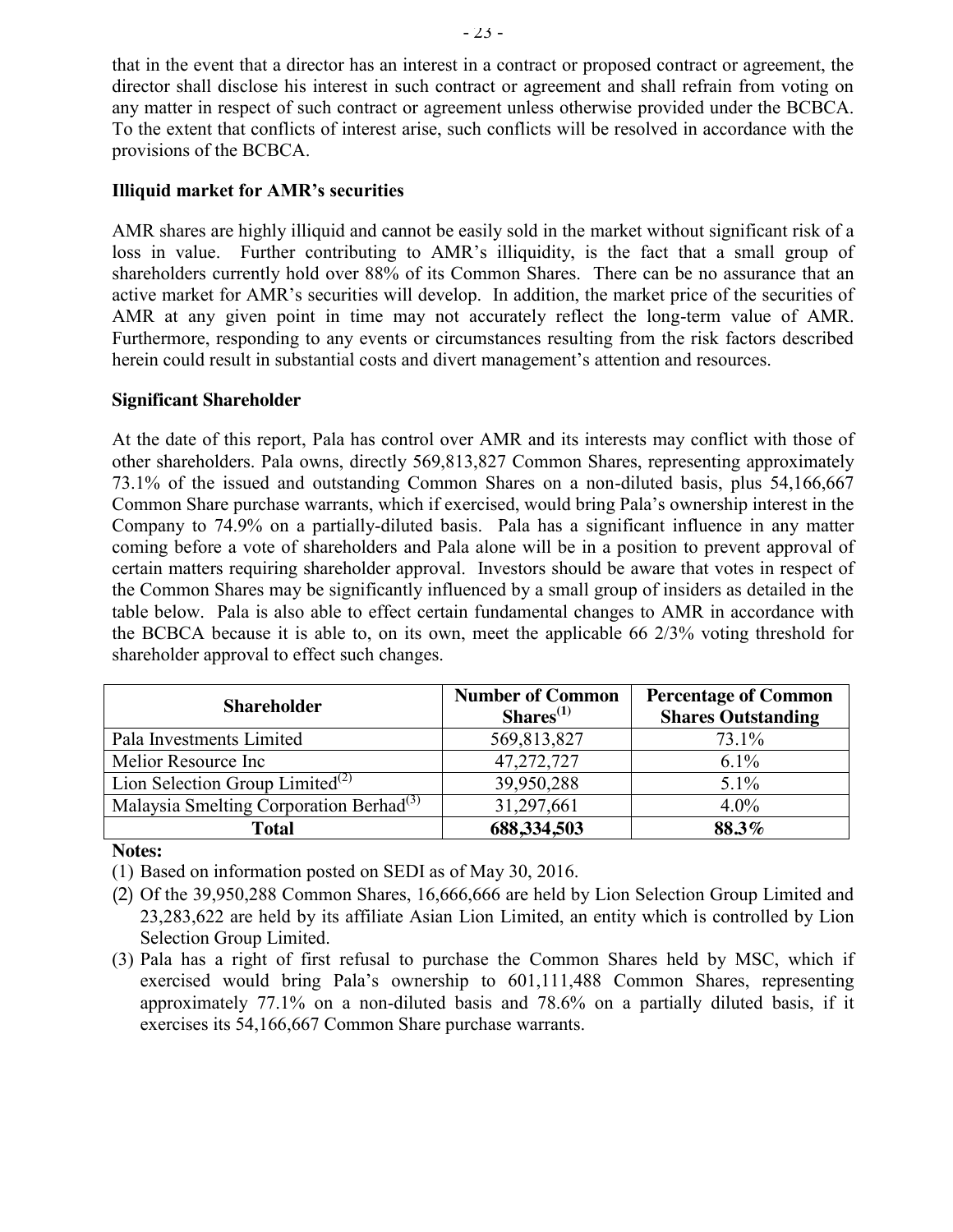### **Mining industry**

The exploration for and development of mineral deposits involves significant risks, which even a combination of careful evaluation, experience and knowledge may not eliminate. While the discovery of a mineral deposit may result in substantial rewards, few properties that are explored are ultimately developed into producing mines. Major expenses may be required to locate and establish mineral reserves, to develop metallurgical processes and to construct mining and processing facilities at a particular site. It is impossible to ensure that the activities currently planned by the Company will result in profitable commercial mining operations. Whether a mineral deposit will be commercially viable depends on a number of factors, some of which are: the particular attributes of the deposit, such as size, grade and proximity to infrastructure; metal prices, which are highly cyclical; and government regulations, including regulations relating to prices, taxes, royalties, land tenure, land use, importing and exporting of minerals and environmental protection. The exact effect of these factors cannot accurately be predicted, but in combination they could result in the Company not receiving an adequate return on invested capital.

The Company's activities are subject to all the hazards and risks normally encountered in the exploration for, and development and production of minerals, including unusual and unexpected geologic formations, seismic activity, rock bursts, cave-ins, flooding and other conditions involved in the drilling and removal of material, any of which could result in damage to, or destruction of, mines and other producing facilities, damage to life or property, environmental damage and possible legal liability. Milling operations are subject to hazards such as equipment failure or failure of retaining dams around tailings disposal areas, which may result in environmental pollution and consequent liability.

#### **Limited production revenues; history of losses**

To date, the Company has only limited production revenue from mining operations, as commercial production at Ban Phuc commenced late in 2013. There can be no assurance that significant additional losses will not occur in the near future or that the Company will be profitable in the future. The Company's operating expenses and capital expenditures may increase in subsequent years as the costs for consultants, personnel and equipment associated with advancing exploration, development and commercial production of its properties are incurred. The amounts and timing of expenditures will depend on the progress of ongoing exploration and development, the results of consultant's analysis and recommendations, the rate at which operating losses are incurred, the execution of any joint venture agreements with strategic partners, the Company's acquisition of additional properties and other factors, many of which are beyond the Company's control.

#### **Uncertainty of resource and reserve estimates**

The figures presented for both mineral resources and mineral reserves in this document are only estimates. The estimating of mineral resources and mineral reserves is a subjective process and the accuracy of mineral resource and mineral reserve estimates is a function of the quantity and quality of available data, the accuracy of statistical computations, and the assumptions used and judgments made in interpreting available engineering and geological information. There is significant uncertainty in any mineral resource or reserve estimate and the actual deposits encountered and the economic viability of a deposit may differ materially from the Company's estimates.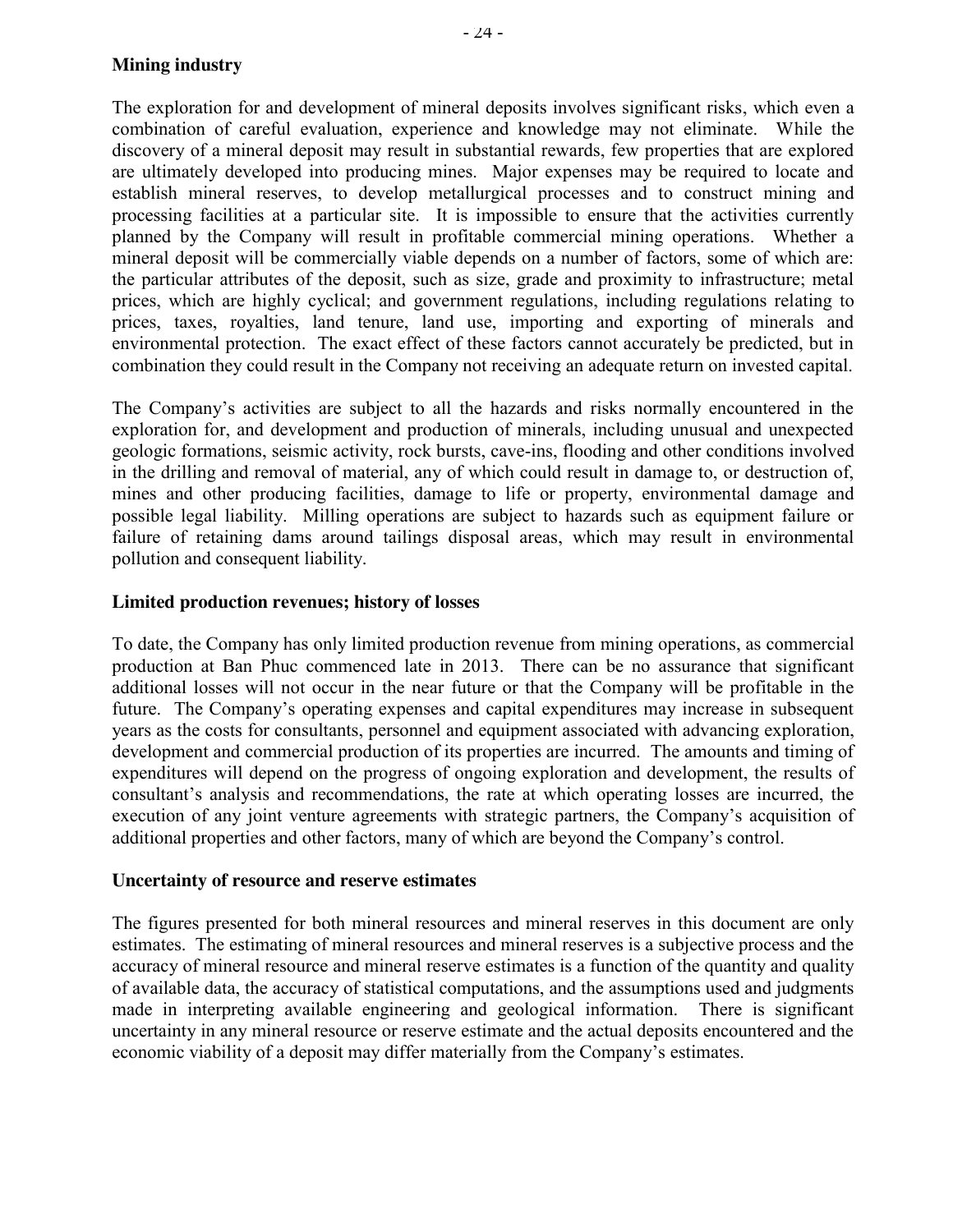Estimated mineral resources and mineral reserves may have to be re-estimated based on changes in mineral prices, further exploration or development activity or actual production experience. This could materially and adversely affect estimates of the volume or grade of mineralization, estimated recovery rates or other important factors that influence mineral resource or mineral reserve estimates. Market price fluctuations for metals, increased production costs or reduced recovery rates or other factors may render the Company's present reserves uneconomical or unprofitable to develop. A reduction in estimated reserves could require material write-downs in investment in the affected mining property and increased amortization, reclamation and closure charges.

Mineral resources are not mineral reserves and there is no assurance that any resource estimate will ultimately be reclassified as proven or probable reserves. Mineral resources which are not mineral reserves do not have demonstrated economic viability.

#### **Uncertainty relating to inferred mineral resources**

Inferred mineral resources cannot be converted into mineral reserves as the ability to assess geological continuity is not sufficient to demonstrate economic viability. Due to the uncertainty which may attach to inferred mineral resources, there is no assurance that inferred mineral resources will be upgraded to resources with sufficient geological continuity to constitute proven and probable mineral reserves as a result of continued exploration.

#### **Competition**

The mining business is competitive in all of its phases. The Company competes with numerous other companies and individuals, including competitors with greater financial, technical and other resources than the Company, in the search for and the acquisition of attractive mineral properties. The Company's ability to acquire properties in the future will depend not only on its ability to develop the Project, but also in its ability to select and acquire other suitable producing properties or prospects for mineral exploration or development. There can be no assurance that the Company will be able to compete successfully with others in acquiring such properties or prospects.

#### **Insurance and uninsured risks**

The Company's business is subject to a number of risks and hazards generally, including adverse environmental conditions, industrial accidents, labour disputes, unusual or unexpected geological conditions, ground or slope failures, cave-ins, changes in the regulatory environment and natural phenomena such as inclement weather conditions, floods and earthquakes. Such occurrences could result in damage to its mineral properties or production facilities, personal injury or death, environmental damage to the Company's properties or the properties of others, delays in development or mining, monetary losses and possible legal liability.

While the Company has obtained certain insurance to protect itself against the potential risks associated with its operations, the Company may not be able to maintain insurance to cover such risks at economically feasible premiums and such insurance coverage may not continue to be available or may not be adequate to cover any resulting liability. Moreover, insurance against risks such as environmental pollution or other hazards as a result of exploration and production is not generally available to the Company or to other companies in the mining industry on acceptable terms. The Company might also become subject to liability for pollution or other hazards which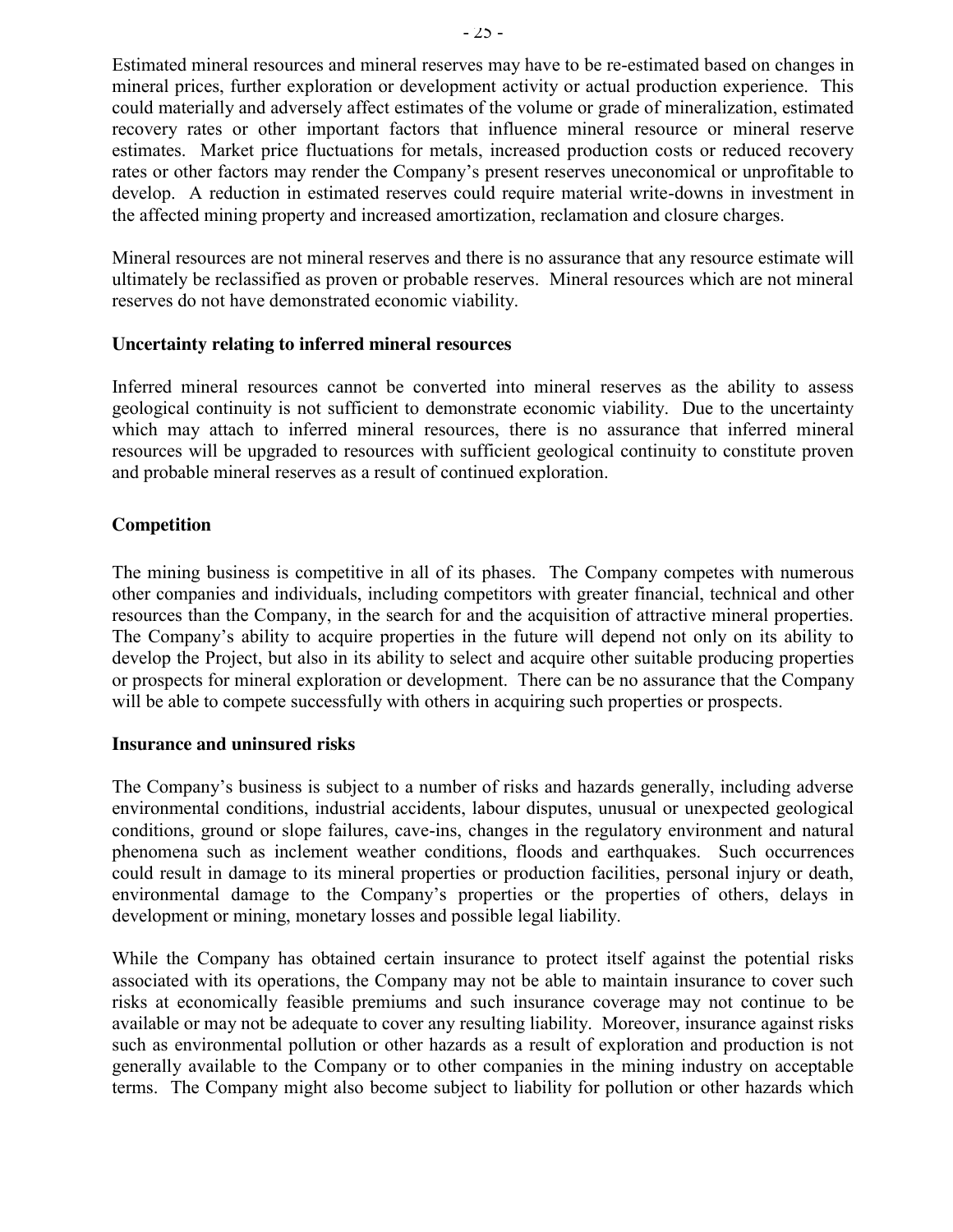may not be insured against or which the Company may elect not to insure against because of premium costs or other reasons. Losses from these events may cause the Company to incur significant costs that could have a material adverse effect upon its financial performance and results of operations.

#### **Government regulation**

The Company's exploration, development and operating activities are subject to various laws governing prospecting, mining, development, production, taxes, labour standards and occupational health, mine safety, toxic substances, land use, water use, land claims of local residents and other matters. Although the Company's planned activities will be carried out in accordance with all applicable rules and regulations, there can be no assurance that new rules and regulations will not be enacted or that existing rules and regulations will not be applied in a manner which could limit or curtail such planned activities with materially adverse impacts on financial performance and profitability.

The mineral rights and interests of the Company are subject to obtaining government approvals, licences and permits, land clearance being completed and land use rights being obtained. Such approvals, licences and permits and the completion of land clearance and obtaining of land use rights are, as a practical matter, subject to the discretion of the government or governmental officials. No assurance can be given that the Company will be successful in obtaining or maintaining any or all of the various approvals, licences and permits in full force and effect without modification or revocation. To the extent such approvals are required and not obtained, the Company may be curtailed or prohibited from continuing or proceeding with planned activities.

Failure to comply with applicable laws, regulations and permitting requirements may result in enforcement actions thereunder, including orders issued by regulatory or judicial authorities causing operations to cease or be curtailed, and may include corrective measures requiring capital expenditures, installation of additional equipment, or remedial actions. Parties engaged in mining operations or in the exploration or development of mineral properties may be required to compensate those suffering loss or damage by reason of the mining activities and may have civil or criminal fines or penalties imposed for violations of applicable laws or regulations.

Application of or amendments to current laws and regulations governing operations or more stringent implementation thereof could have a substantial adverse impact on the Company and cause increases in exploration expenses, capital expenditures or production costs or reduction in levels of production at producing properties or require abandonment or delays in development of new mineral properties.

#### **Commodity prices**

The Project's success will be dependent to a large degree on the future price of nickel. Commodity prices are subject to significant fluctuation and are affected by a number of factors which are beyond the control of the Company. Such factors include, but are not limited to, interest rates, exchange rates, inflation or deflation, fluctuation in the value of the United States dollar and other foreign currencies, global and regional supply and demand, and political and economic conditions. The price of nickel and other metals has fluctuated widely in recent years, and future price declines could cause any future development and commercial production to be impracticable.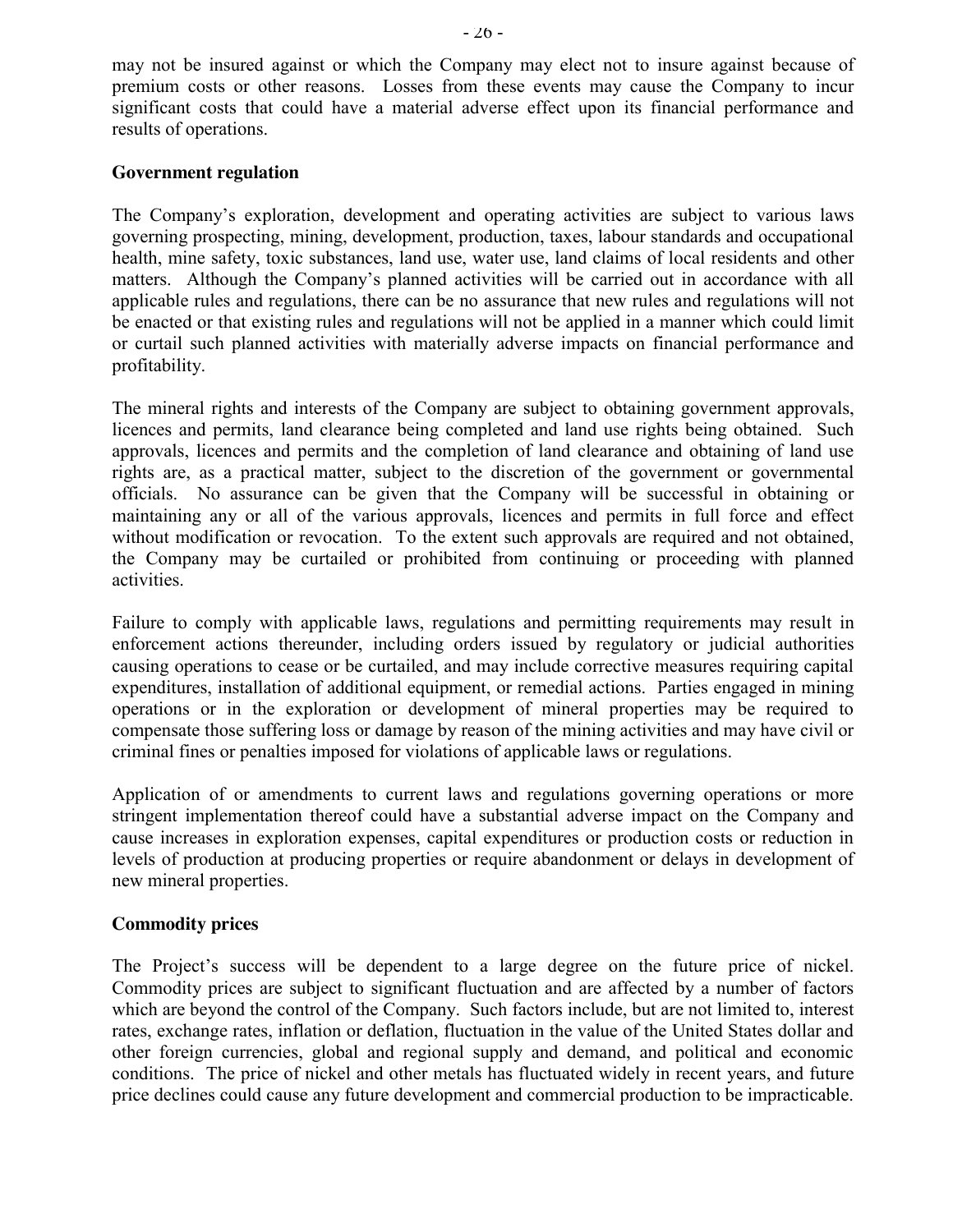Depending on the price of nickel and other metals, projected cash flow from planned mining operations may not be sufficient and the Company could be forced to discontinue any development.

Furthermore, reserve calculations and LOM plans using significantly lower nickel and other metal prices could result in material write-downs of the Company's investment in its mineral asset and increased amortization, reclamation and closure charges.

In addition to adversely affecting the Company's possible future reserve estimates and its financial condition, declining commodity prices may impact operations by requiring a reassessment of the feasibility of continued operations. Such a reassessment may be the result of a management decision or may be required under any financing arrangements related to the Project.

### **Commodity hedging**

Currently, the Company does not have a policy to hedge future commodity sales. If put into place, there is no assurance that a commodity hedging program designed to reduce the risk associated with fluctuations in commodity prices will be successful. Hedging may not protect adequately against declines in commodity prices. Although hedging may protect the Company from a decline in commodity prices, it may also prevent the Company from benefiting fully from price increases.

#### **Personnel**

The Company is dependent on obtaining and retaining the services of management and skilled personnel. Failure to obtain such services or the loss of them could have a material adverse effect on the Company's operations. There can be no assurance that the required personnel will be available on suitable terms.

#### **Environmental risks and hazards**

All phases of the Company's activities will be subject to environmental regulation mandating, among other things, the maintenance of air and water quality standards and land reclamation; and limitations on the generation, transportation, storage and disposal of solid and hazardous waste. Environmental legislation is evolving in a manner which will require stricter standards and enforcement, increased fines and penalties for non-compliance, more stringent environmental assessments of proposed projects and a heightened degree of responsibility for companies and their officers, directors and employees. There can be no assurance that future changes in environmental regulation will not adversely affect the Company's operations.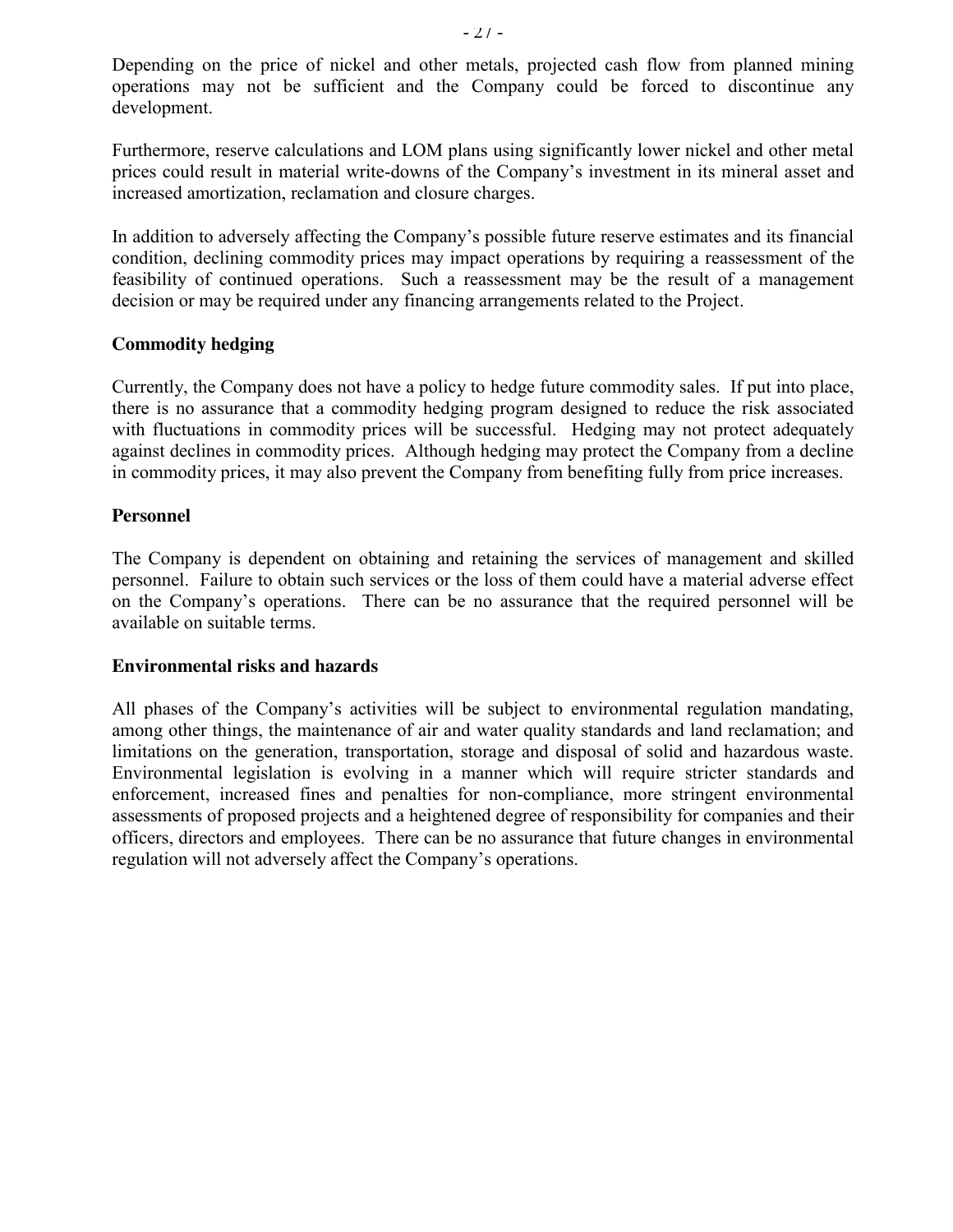### **Enforceability of civil liabilities**

Certain of the Company's directors and officers reside outside Canada. Substantially all of the assets of such persons are, and substantially all of the assets of the Company are, located outside Canada. It may not be possible for investors to effect service of process within Canada upon such persons and it may also not be possible to enforce against the Company and/or such persons judgments obtained in Canadian courts predicated upon the civil liability provisions of applicable securities laws in Canada.

#### **Litigation risk**

All industries, including the mining industry, are subject to legal claims, with and without merit. The Company may be involved from time to time in various routine legal proceedings, which include labour matters such as unfair termination claims, supplier matters and property issues incidental to its business. Defence and settlement costs can be substantial, even with respect to claims that have no merit. Due to the inherent uncertainty of the litigation process, the resolution of any particular legal proceeding could have a material effect on financial position and results of operations.

#### **The market price for Common Shares cannot be assured**

The market price of a publicly traded stock is affected by many variables, some of which are not directly related to the success of AMR. In recent years, the securities markets have experienced a high level of price and volume volatility, and the market price of securities of many companies, particularly those considered to be junior companies, has experienced wide fluctuations which have not necessarily been related to the operating performance, underlying asset values or prospects of such companies. There can be no assurance that such fluctuations will not affect the price of AMR's securities in the future.

#### **FINANCIAL INSTRUMENTS**

The Company's financial instruments consist of cash and cash equivalents, accounts receivable, trade and other payables, and the project financing loan. The fair values of these financial instruments are not materially different from their carrying values.

In respect of credit risk on its bank accounts and investments. Credit risk on bank accounts and short term investments is limited through maintaining the Company's balances with high credit financial institutions.

The Company is exposed to the financial risk related to the fluctuation of foreign exchange rates. The Company has offices in Canada and Vietnam and holds cash in Canadian, United States, and Australian dollars and in Vietnamese Dong.

A significant change in the currency exchange rates between the Canadian dollar relative to the US dollar, the Australian dollar and Vietnamese Dong could have an effect on the Company's results of operations, financial position or cash flows.